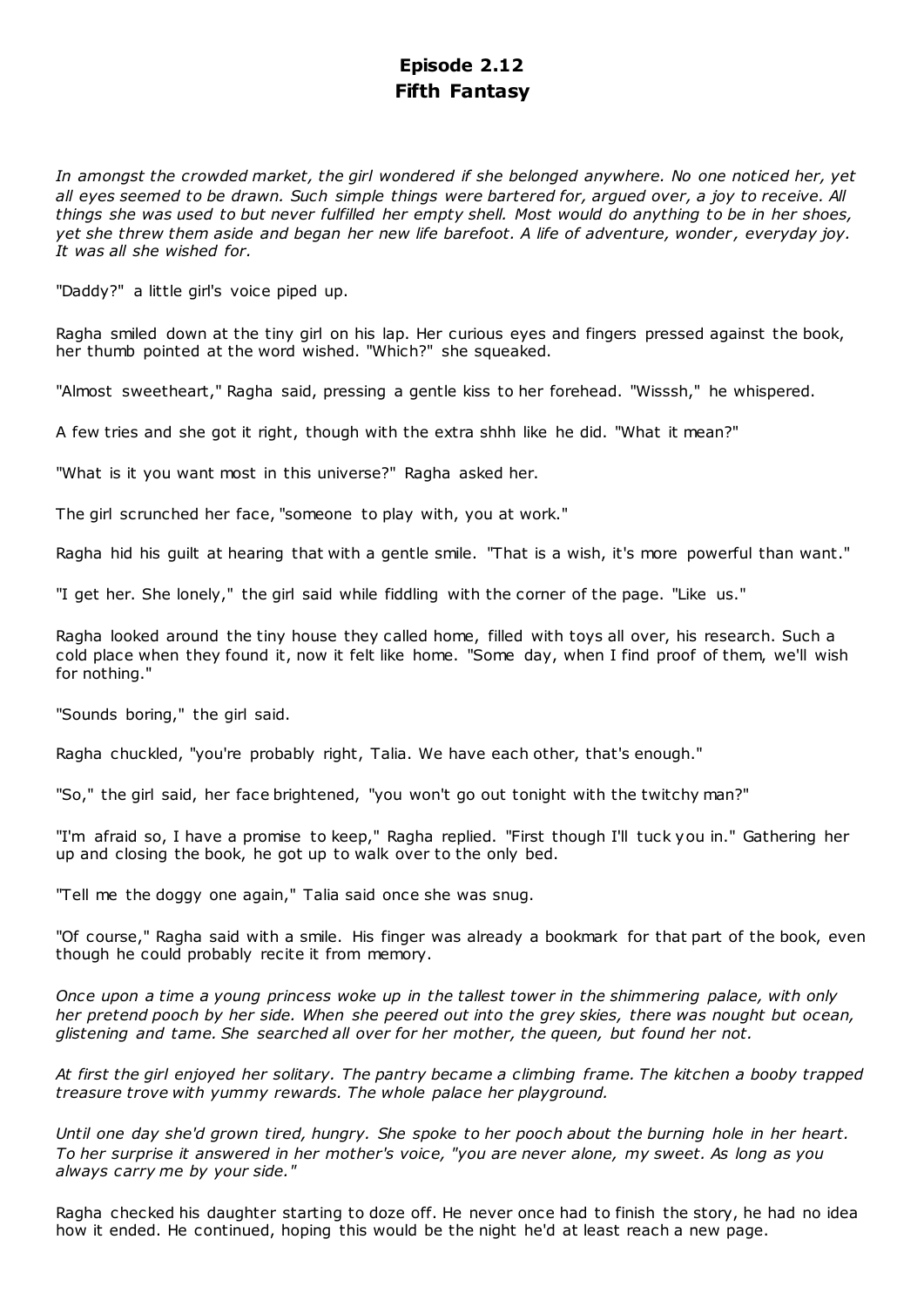*Every room felt like new again. The girl's spirits were back, holding the mummy she never had with her all the way. Until one day the pantry became a pond. A little waterfall gushed from the highest window.*

"Hmm, getting a little grim here," Ragha mumbled as he turned the page.

*She could not reach the stairs and knew not to swim. The pooch came to her, panting, its eyes sparkling. The princess rode the beast to safety. Now a living animal, the princess was thrilled. She did not notice the sinking palace.*

Ragha was about to turn the page again, but he noticed Talia fast asleep. "Probably for the best. Who writes these things?"

A light tap on the door got him up, leaving the book by her bedside. He opened it to greet whoever was there. "Dr Silvers. You're a bit early."

The man on the other side seemed excited. "Remember the dig site in Newsmith? They found something."

Ragha's face brightened, "is it a cube site?"

"Better," Silvers replied. "The ruins it brought with it."

The dig site took many minutes to climb down to the bottom. Ragha could see the glistening and yet rusty metal waiting for him below. He arrived first to the rectangular metal container, its pieces scattered from it, and yet the larger part looked intact.

"Curious," he said, opening his computer.

"I know. Something's in there, but we can't open it," Silvers said.

Ragha's computer scanned the interior, but all he could see was blackness. "How do you figure?"

"Bio sign. It's in there, we only just caught it," Silvers replied.

"One of them, you think?" Ragha said. Staring at the box no bigger than his budget fridge that he couldn't stand a bottle in, he shook his head. "Can't be."

"Why not?" Silvers said gleefully. "If anyone knows how to open it, it'd be you."

"I'll do my best," Ragha said.

With some of the usual studies and computer scans, he noticed wiring amongst the rubble around it. A jigsaw piece that would likely fit. He picked it up, scanned it to make sure. It clasped to the top-middle effortlessly. The box hummed, light glowed through the cracks they didn't even know were there before.

"Hold on, I'll get the camera," Silvers said, rushing off to the rest of his team.

Ragha peered into the box as it opened on its own. A blinding light overwhelmed him. He could see or feel nothing more but the white for a while, then the grey mist formed a face in front of him. A woman's face he knew too well that he wish he hadn't. It was the last thing he saw before he passed out.

In everyone else's perspective the box gave out no light, and Ragha was nowhere to be found. Silvers looked, the box showed no signs of life. Only a crystal lay inside of it.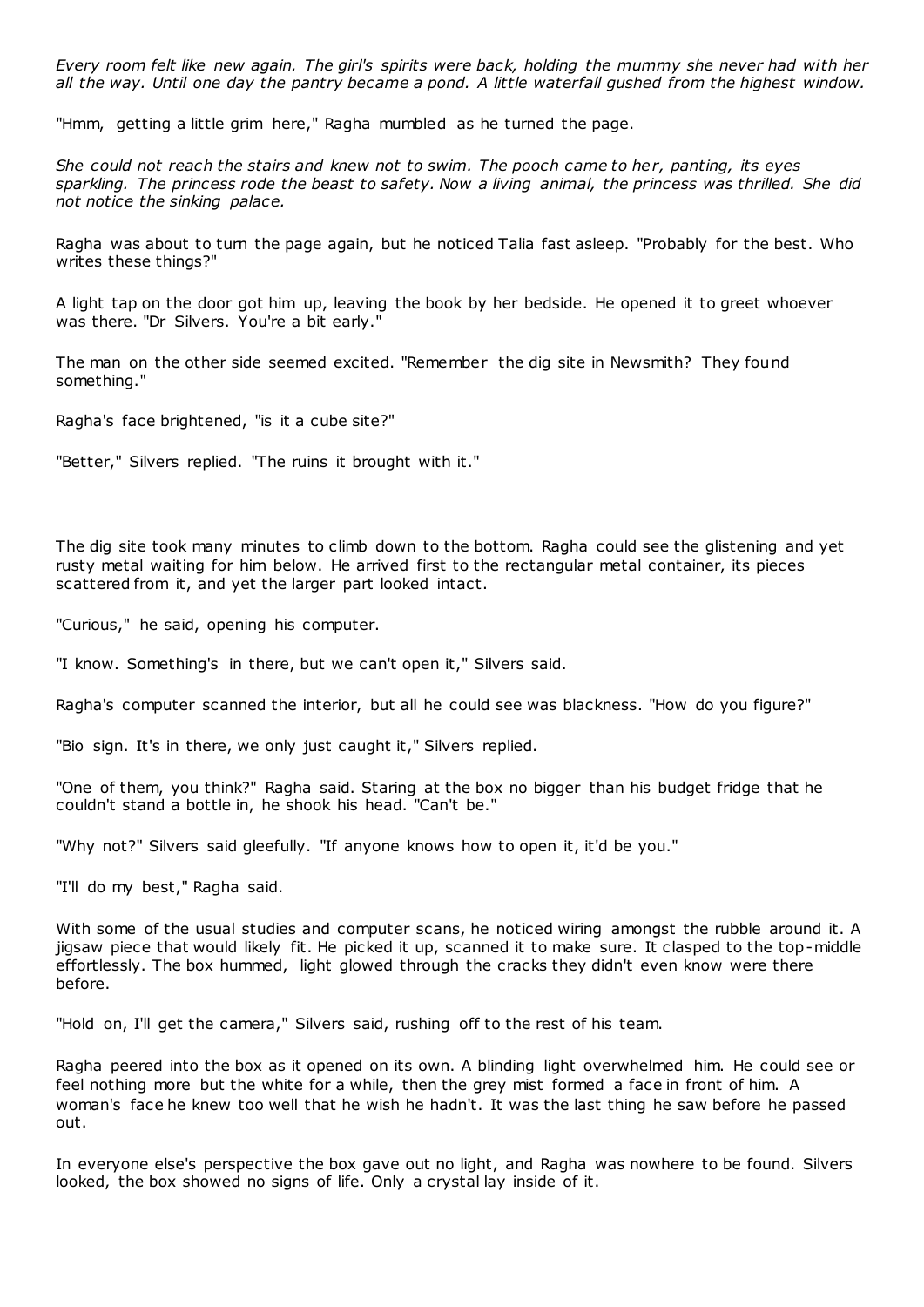"We're still looking but um," Silvers said to the small girl, cuddling her soft toy dog. "But we have no idea what happened."

A woman stood nearby with a frown, "what is that you're carrying?"

Silvers glanced at the crystal in his palm. "The biosign we found. It makes no sense." It hummed at the girl's proximity. She gazed at it, entranced by its sparkles. "This is my word, we'll find your daddy. You keep this safe." He gave it to Talia. She brought it close to her chest, it brightened.

Talia tucked herself into bed and waited. Her dad would never miss her bedtime story. He'd be back soon.

Hours passed, nothing.

In gentle tears she whispered, "I wish my daddy was here."

Her toy felt like it moved, she looked to find it growing. Its eyes blinked, gazing softly at her. "I'm what you wish," it said in her father's voice.

"Daddy?" Talia cried and cuddled it.

The book Ragha had left on the bedside turned a page on its own.

Hidden within a darkened vast forest on the other side of the planet, the Liger vessel F9 sat beside a small, relatively new village. Many people were mulling around the older red and blue vessel, scanning, repairing and observing. Perched up on one of the warp drives, B'Elanna and Lilly argued over a silver patch job the size of a penny.

Harry stood the many feet below them wondering what was taking so long, while his team repaired a crack in the hull. He didn't notice Lilly's brother Dave and a tall woman dressed in a smart, one piece suit.

"If that thing falls off again, I'm suing," Harry mused to himself, his eyes glued to the drive. Dave cleared his throat, startling the life out of him. "You, god, why!?" Harry grumbled under his breath. He eyed the two with a puzzled, curious expression. "Captain Dave not Jim Johnstone. What do we owe the heart failure?"

Dave winced and looked to one side briefly, "yeah sure." He gestured to the woman beside him, "this is Governor Alora, she runs the shipyard and organises all the diplomacy between the Ligers and Sonanji. Governor this is Harry Kim, and I'm sorry."

The woman smiled in response. "I've met stranger, Captain."

Harry didn't look that surprised "um yeah. You're here to see Lilly." He focused on the warp drive above his head, "Lilly!"

Neither of the women on the warp drive heard him over their own voices. Lilly impatiently tapped her hand against the silver modification, the noise of that infuriated B'Elanna further. "No one's going to notice a speck of grey," B'Elanna grumbled before looking down, "can someone please send someone up who isn't a high schooler."

"It's not the colour that's the issue. I designed this ship, I should know," Lilly snapped back.

B'Elanna tried not to laugh, which helped calm her temper for a moment. "That explains so much."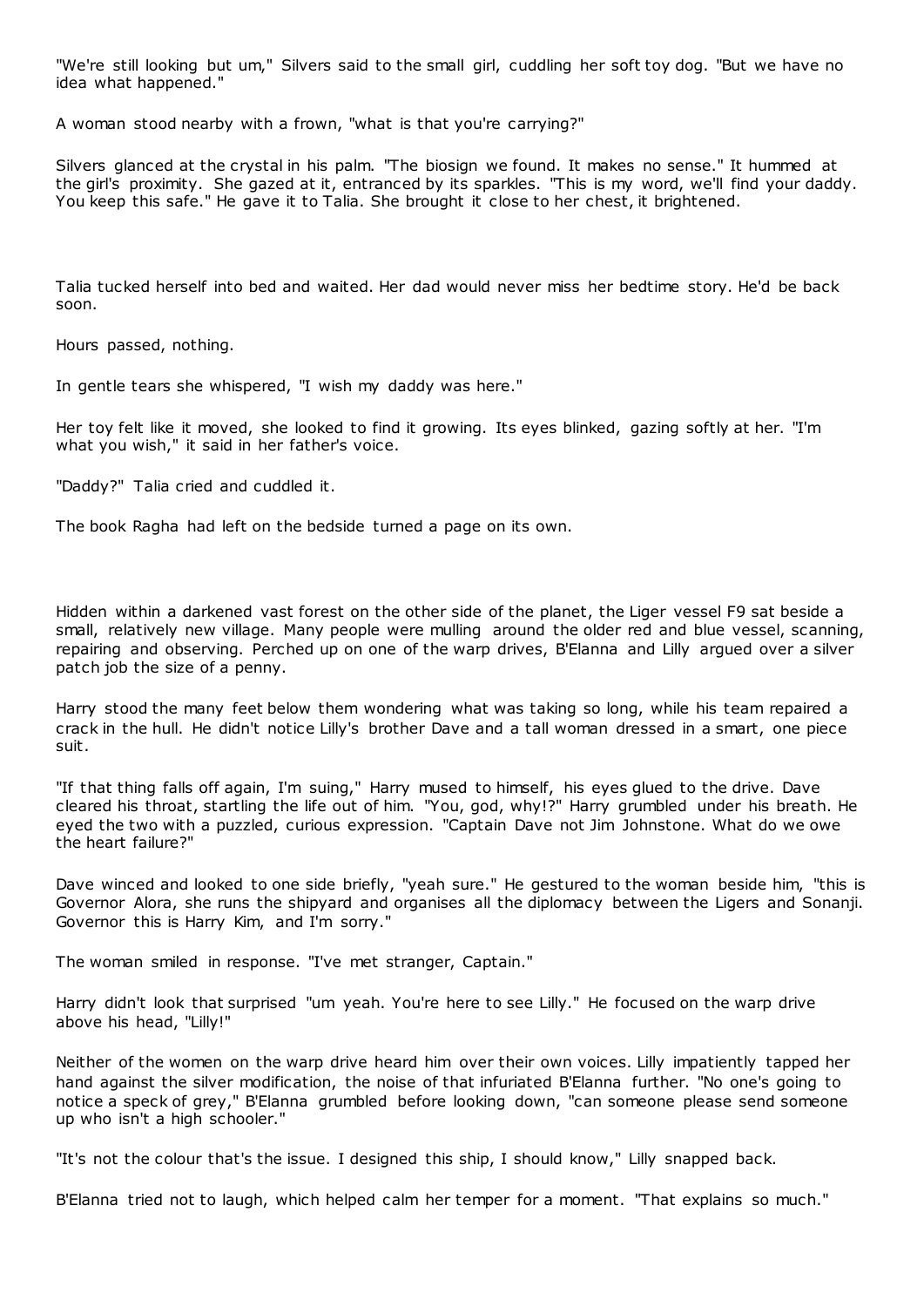Harry tried again since the argument had gotten quieter, this time they heard and peered over the edge. Lilly spotted her brother and rolled her eyes. "Great. What now?" she mumbled while scooting onto a small raised platform next to the drive. It lowered her down to the ground.

Harry was about to question further when Lilly joined them, he remained quiet for the moment. "Alora, is there a problem?" she asked.

"I'm afraid so. It's a matter of discretion and of some urgency," Alora answered.

Lilly glanced at Harry briefly then back at Alora, her face falling into a grimace. "Please tell me this isn't about Damie... no, Emma would be here too."

"It's about your Uncle, Minister Ragha Nystral," Alora said. The colour in Lilly's face drained, she eyed her brother who seemed to her like he was biting his tongue with daggers in his eyes. "He requested asylum here when we first settled, we granted it..."

"Behind our backs," Dave added on bitterly.

Alora wavered a moment, "yes, he wished to live out of the way of the rest of us, alone with his daughter." Lilly pointed widened, shocked eyes at her. "He claimed he wanted nothing to do with politics, to not cause anymore harm."

"Daughter?" Lilly stammered. She looked at Dave, he assumed accusingly.

"What, I didn't know either," he grumbled back. "Apparently he married a local."

Lilly shook her head, "if you were trying to keep him a secret, why tell us now?"

"He's gone missing. From what the Sonanji have told me, he was researching an old ruins site when it happened. His partner claims he just vanished," Alora said.

Dave scoffed, "he's probably passed out drunk in a ditch outside, have they tried there?"

"Dave," Lilly hissed scornfully. He only smirked in response. "Do you think we have something to do with it?"

"I assure you, that's not why I've come here," Alora said with a friendly smile. "We can't rule anything out. Ragha's disappearance could be related to the allegations against him, or there could be Six Faction spies who are up to some unfinished business."

Lilly glanced at her brother, he raised both eyebrows briefly and shrugged. "In that case, we might as well help look for him."

"We will?" Dave didn't sound shocked, only amused.

Alora though did, she shook her head. "No. You should stay with your ship until your friends join us, then we'll work something else out. It's for your own safety." She ignored Lilly's huffy exhale and glare. "If you'll excuse me."

Lilly waited for her to be out of earshot. "You heard the lady. When will the F9 be flight worthy?"

Dave chuckled, "yeah I knew you'd say that. We don't know where Ragha lived or where this site is though."

"Didn't she say he had a daughter, we can scan for human lifesigns," Harry suggested.

"It's a place to start. Dave..." Lilly smiled

"Yeah yeah your highness," Dave teased as he walked away towards their ship's airlock.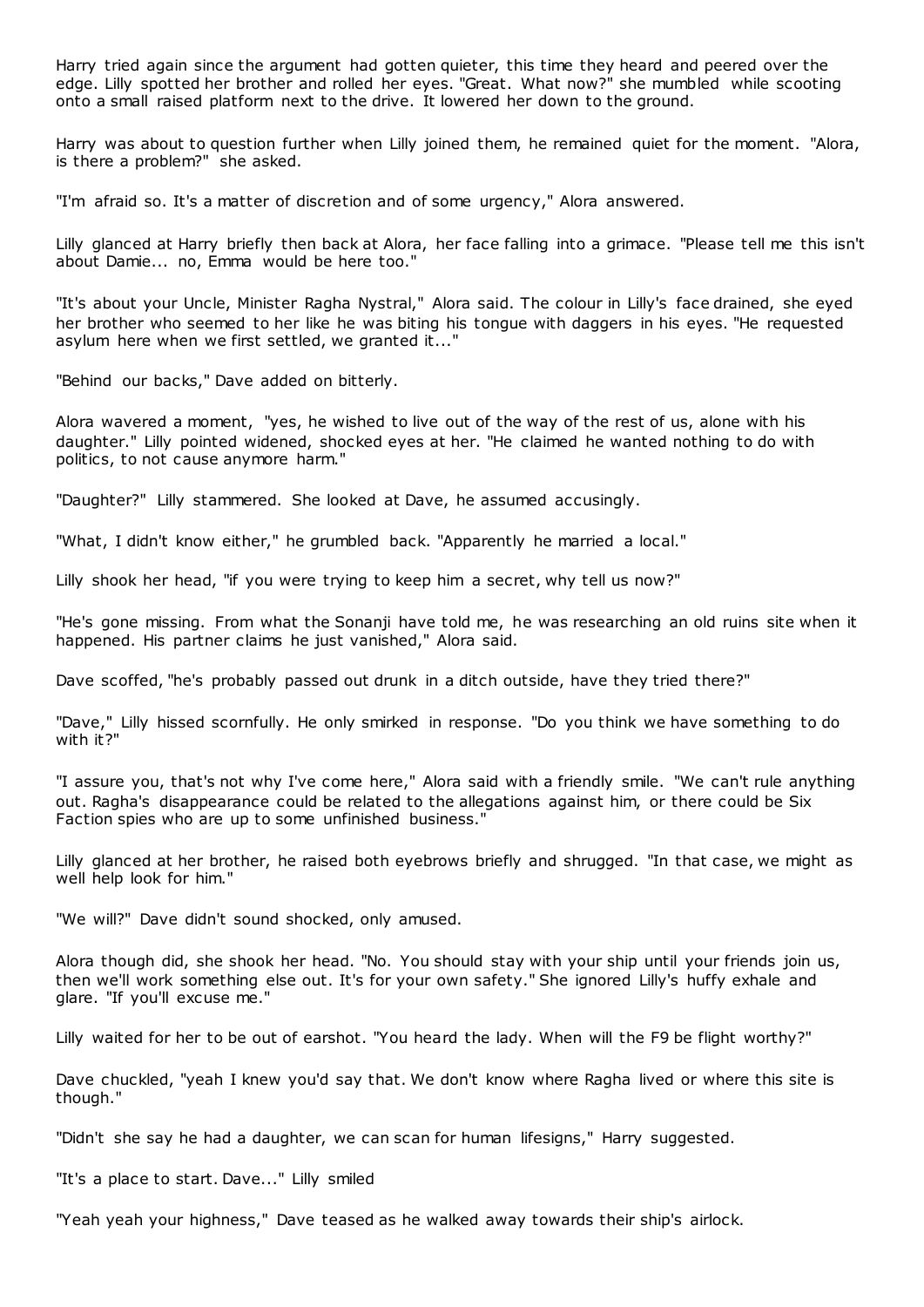Meanwhile on the highest deck, three crewmembers got permission to enter the cramped meeting room. One stepped forward to sit down, very nervous as they were within arm's reach of Emma sitting opposite them. When the two who escorted her left, they looked to the third person in the room with their backs on everyone, peering out the window.

Emma gave the new arrival a friendly smile. It did the opposite. "Name please?"

The woman tensed even further. "Retriva, Kim. We've met before, remember?"

"No need to get twisty," Emma said, "everyone needs to go through the security review."

"Why?" Kim asked. A small, innocent sounding squeak came from the so far silent member of the room. She eyed him as he turned away from the window with a puzzled look in his eyes. What confused her though was the infant nestled in his arm. Her nose involuntarily shrivelled up, tensing further.

"You know, a watched chief engineer never finishes," Emma said wistfully.

James glanced down at her, "what?"

Emma sighed impatiently, "you've been eyeballing the window for ages." She pointed a look at the baby he was holding, "I assumed that's why?"

"No, it's..." James said with a frown. He shook his head and went to sit down next to her, "it's nothing."

Kim glanced between them. "I'm sorry but, why is a Human and his crotch spawn in this security review?"

Emma snorted a bit before giggling, James meanwhile didn't look that impressed. "Oh it's so much worse than that," Emma chuckled.

"You told her this was a security review?" James asked her, to which she quickly tried to shush him. He rolled his eyes in response. "Janeway wants to tie up any loose ends with this minister who apparently killed her nicer self and went on the run."

"Oh," Kim's face lit up in realisation. Emma meanwhile pouted and mumbled *no fun*. "He kept insisting that he was falsely accused, that Phoebe set him up. Innocent people though don't leg it to the enemy ship the first chance they get. Dunno if he even made it out the nebula."

James and Emma exchanged glances, his was suspicious while she looked merely bored. He sighed and returned his attention to Kim. "Seventh Voyager never found the F9, not until the Z5 lead them there," he said.

Kim shrugged and her lips curled. "Then he didn't make it, he snuffed it in the nebula. Too bad, no one will boohoo over him."

"Except Lilly," Emma said with a hardened stare.

"Well..." Kim's resolve wavered and she started to fidget, "you know, I'm really very busy, and allergic to kids. We can chat later when I'm not either."

Emma smirked briefly, "normally I'd be with ya, but this one's not bad." James frowned, his eyes drifted to one side. "Which is weird considering how annoyingly loud his dad is," she smiled wistfully, "and cute." Kim's eyes widened as she glanced between them. James didn't react at all, while Emma looked confused before her face shrivelled up in disgust. "Ugh no not him, he's just some weirdo B'Elanna dumped her kid on while she fixes the ship. Yuck."

"I see. Speaking of which, the D deck's air filter smells like *someone* left a corpse in there..." Kim said, gesturing back at the door.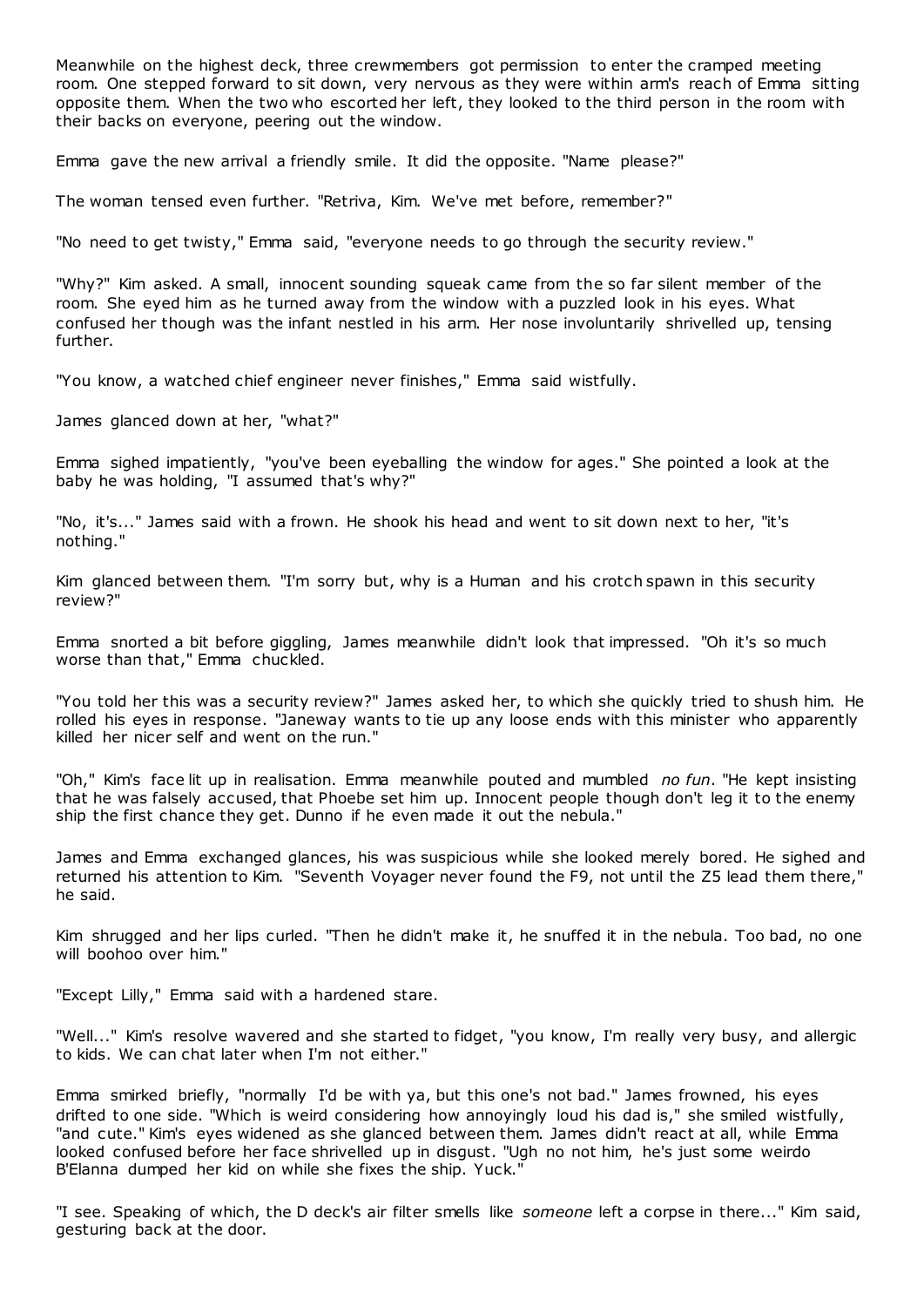"Yeah sure," Emma said with a grimace. Kim got up in a hurry to scamper out the door. Emma laughed to herself, "as if, the air filter's way too small to chuck anything in."

Harry burst through the door. He wheezed a few times before speaking up, "change of plans. Lilly and I need you on the bridge."

James looked very uneasy, he turned towards Emma with a grimace, "can you..." He then noticed she had already gone and he sighed in relief. "Okay." He crouched down a little to place Duncan on the chair he'd been using. "Okay now, you just stay here," he said. Duncan laughed cutely as if he were playing with him.

"Do you really think he'll do as you say? Tom can't even control him," Harry said as James walked away from the kid and over to him. To Harry's surprise Duncan sat where he was told to with a face that butter wouldn't melt. "Bloody hell, how did you do that?"

"I don't know," James replied with a shrug. He headed out leaving Harry spluttering.

*Captains Log Stardate 69476.9...*

Danny snickered quietly to herself at her station, only the person who replaced Harry at Opps noticed.

*After a few days of security checks and misunderstandings, the Sonanji have agreed to let Voyager into their system. We will rendezvous with the Delta Fleet at the planet they are currently using as a shipyard. I hope their repair of the F9 is on its last legs by now, the crew do not feel welcome here.*

"Misunderstandings? During our first contact you referred to them as the Sonagi," Chakotay managed to say with a straight face.

Kathryn made him wait for her to finish slowly sipping on her coffee. "That's how I read it. So sensitive."

"Or you could've said you were sorry for your mistake and we wouldn't have wasted two days getting the space version of a pat down," Tom chuckled.

"I'm sure when they met you we would've been stuck at customs anyway," Kathryn muttered icily.

Tom's smirk managed to remain fixed. "So sensitive."

Kathryn growled behind gritted teeth.

Most of the bridge was thankful the rest of the journey, the whole five minutes of it, was done in silence. When the planet was in visual range, Kathryn asked to see it. An eerie, smooth looking purple planet with no clouds. As they closed in the entire planet appeared to be churning like an ocean.

"Well what can I say, other than oh pretty," Kathryn said irritably.

Tuvok's eyebrow flickered. "That is not the planet."

Kathryn walked over to the helm just to give Tom a slap, then walk back. "You're slipping, Ensign."

Tom whined and looked up, then around. "It's not me, and please stop with calling me Ensign."

"Why, I always demote you when you piss me off, toilet licker," Kathryn snarled.

Tom's eyes shifted nervously, "does that mean I'm still technically a Lieutenant?"

"I..." Kathryn said with hesitance. Tom chuckled as he slapped a pip on his collar. "No!"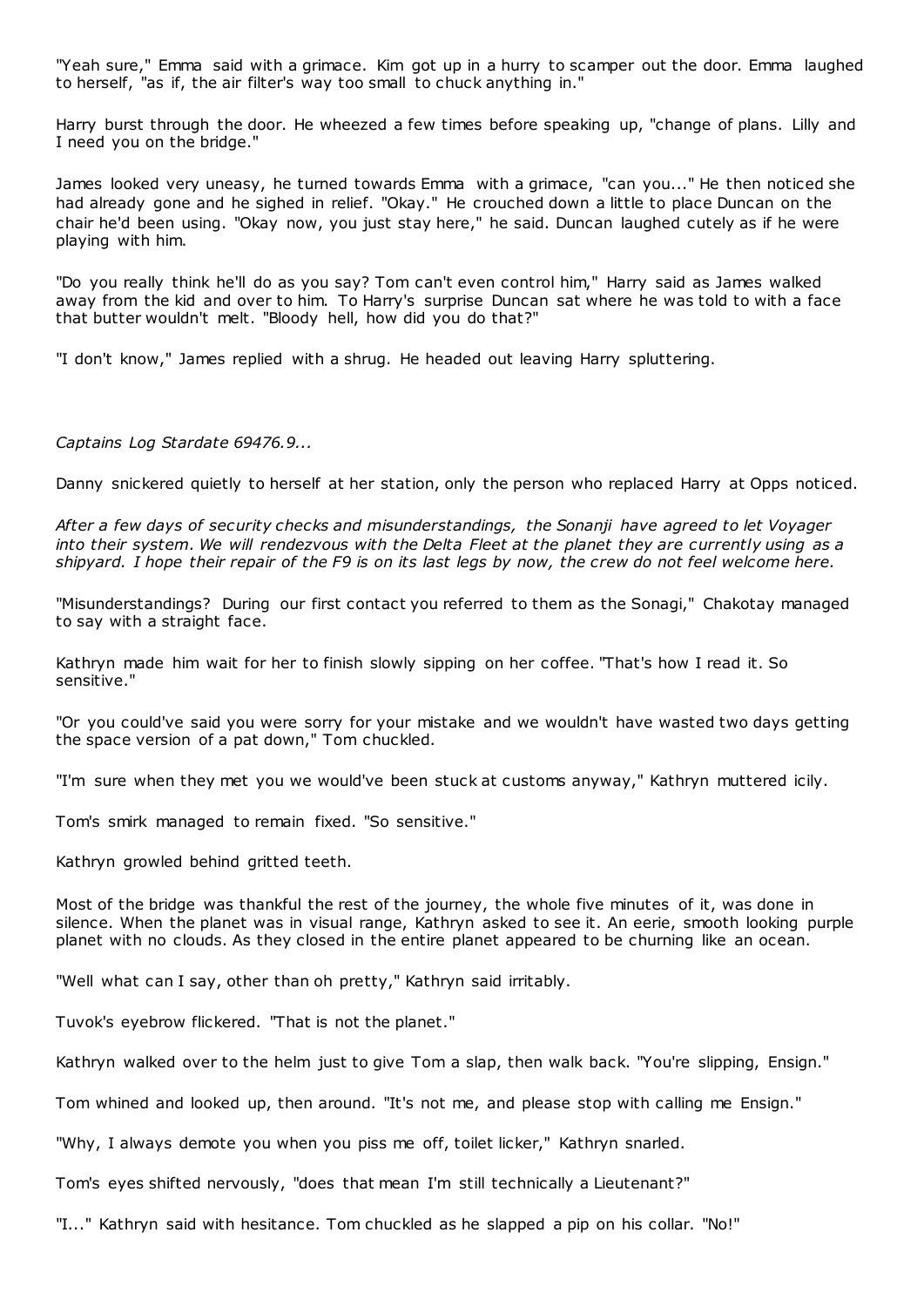Chakotay cleared his throat. "Perhaps we can get some details, Mr Tuvok. It's not Euthia?"

Tuvok nodded, "Euthia has been swallowed by an anomaly generating a vast amount of energy. I'm running it through our database now."

"A whole planet," Kathryn said in shock. "Lifesigns?"

Opps checked his console. "Three point two million, Captain. That's including a scattering of Liger Human civilians."

"Hail them," Kathryn ordered.

"Yes ma'am," Opps spluttered as he worked. His console bleeped negatively at him. "Nothing seems to be getting through."

"Contact the border police. Let them know, ask," Chakotay ordered.

"Captain, Commander," Tuvok announced, sounding alarmed for once. "This anomaly's an almost exact match for a phenomenon we've encountered before. A Game Cube."

Tom's eyes bugged out, and he wasn't alone in that. "They make them that big, Jesus."

"And that shape? Wait, does that mean when it ends..." Kathryn questioned.

"It's possible," Tuvok replied. "If it functions as a cube does, it's a possibility it'll wipe out all life on that planet."

Kathryn smacked her commbadge a little too hard. "Morgan and Tani to the bridge, sharpish."

Chakotay looked at her in alarm, "we can't be too late. There's got to be something we can do."

"Didn't we land underneath it the last time, I doubt it," Tom mumbled through the lump in his throat. "My god."

The turbolift opened for Morgan and Tani as they hurried onto the bridge. When they saw the purple planet on the screen they recoiled, Morgan stopped cold.

"Any ideas?" Chakotay questioned.

"That's a Game Sphere, ohno," Tani stuttered.

"Please tell me that the shape isn't the only difference," Kathryn said.

"I... I'm not sure you'll like those differences mum," Morgan said. People looked at her curiously. "Spheres transform an entire planet into one person's fantasy. There's no game, just manipulation."

Tom brightened up slightly, "so it doesn't end, end? It won't kill everyone when it leaves?"

"No, well yeah sorta," Tani hesitantly replied. "Same story. Everyone dies, and the failsafe has never worked in these."

"The only good difference is we have a lot more time to combat it, if it's new anyway," Morgan said.

Kathryn's attention was piqued. "We still can? Aren't we too late?"

"It's hard to know by looking at it," Tani warned.

Morgan nodded, "sure. We can still beam to the surface, even fly into it like a normal planet. You just can't get out."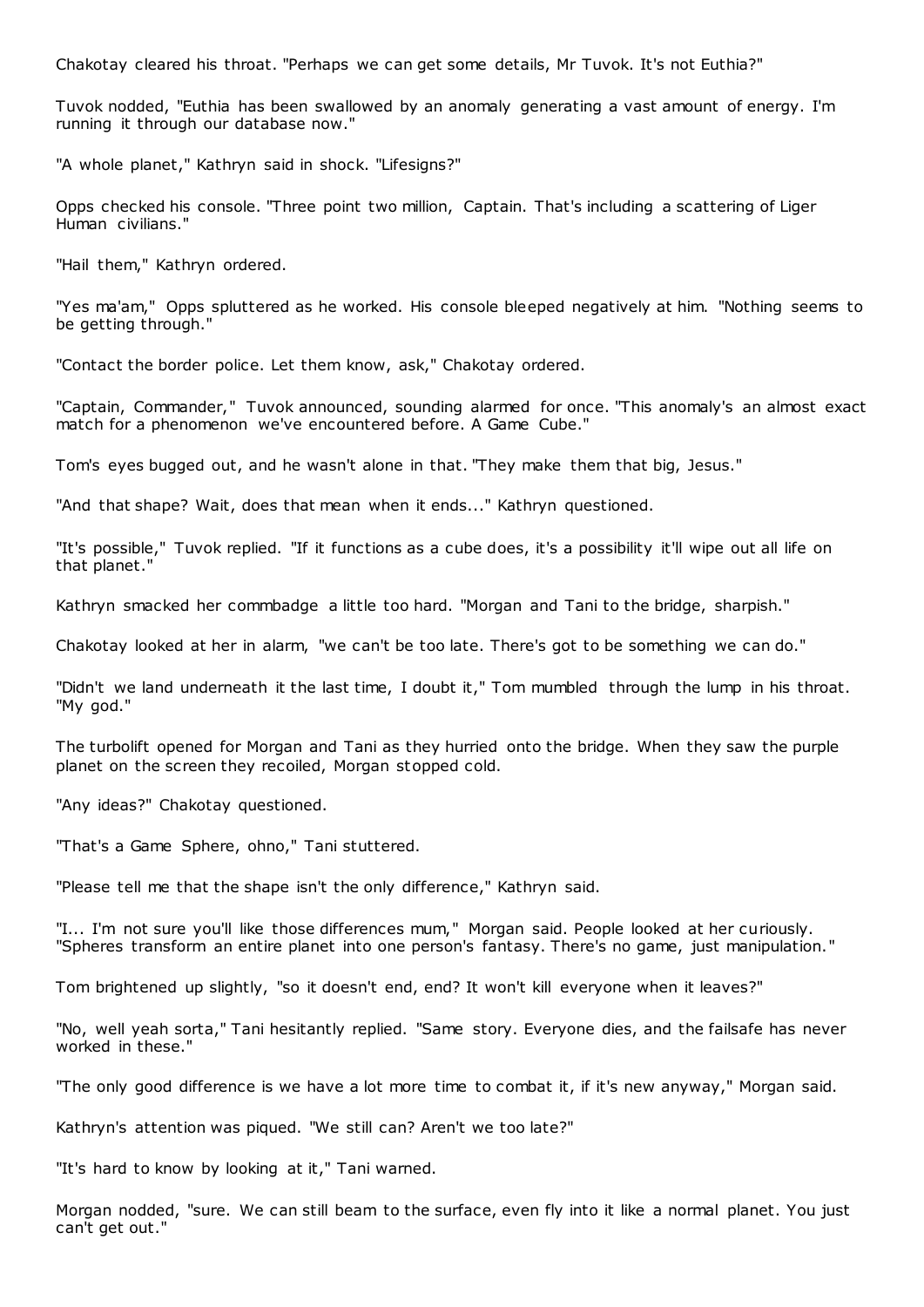"Great, we'll send a team. You and I will lead, gather..." Kathryn said whilst moving off towards the turbolift.

"Mum," Morgan fearfully interrupted. Kathryn was taken back enough to stop and look at her. "Spheres are rarely won. I only know of one, and it was so long ago."

"But they can be. Any idea how?" Kathryn asked.

Morgan glanced at Tani, she looked unsure back. "Only a special sort of Slayer can win them. You need more than brute strength to win these things. They need to be able to see through the illusions, and if convincing the user isn't possible, the only ones with any chance of defeating them."

"The user, as in the random person who's picked to create the fantasy world?" Tom said.

Morgan sighed, "one person's fantasy could be to rule the planet as a tyrant. You try getting them to give that up."

"Or Morgan in unlimited food paradise," Tani quipped, trying to lighten the mood.

Morgan glared at her accusingly, "hey, I'd not need convincing to give that up. Or anything."

"Uh huh," Tani chuckled. "And if they resist, they can wish for anything to defend themselves, like say super strength that'd make Chosen Slayers blush."

"I take it the games never pick someone with a conscience, huh," Danny commented.

"Makes sense to target psycho and sociopaths," Tani agreed.

"Hey, I'm neither so," Morgan complained.

Kathryn cleared her throat very impatiently. "We can't give up. We have people down there. Millions of lives are at risk."

Morgan started to stutter, "I never said that. I just think we should be careful. Send a small team down to the others, help them. They won't know what's happening, not until it gets whacked out crazy anyway."

"Fine. Take your pick," Kathryn said. "But I'm still going."

"No mum," Morgan protested. "There's a huge chance that you won't get back to Voyager."

"Die you mean. So it's okay to send you then?" Kathryn snapped.

Morgan nodded anxiously. "Well yeah. I may not be a Chosen but a regular one is better than none at all. Plus I know some stuff."

"Alright, alright, but make sure whoever you pick knows the risks, and can back out," Kathryn grumbled.

"Great, Tan?" Morgan said. Tani mouthed duh. She looked around, thinking. Tuvok and Chakotay meanwhile approached her. Seeing her father tensed her shoulders. "I dunno."

"I'm not asking," Chakotay said with a smile.

The F9 hovered high around the western edge of the woods, its engines growling and sputtering. It began to gently lower down, landing in a field near some alien farmhouses. Soon the airlock opened, letting a team consisting of Harry, James, Jessie and Craig to exit the ship.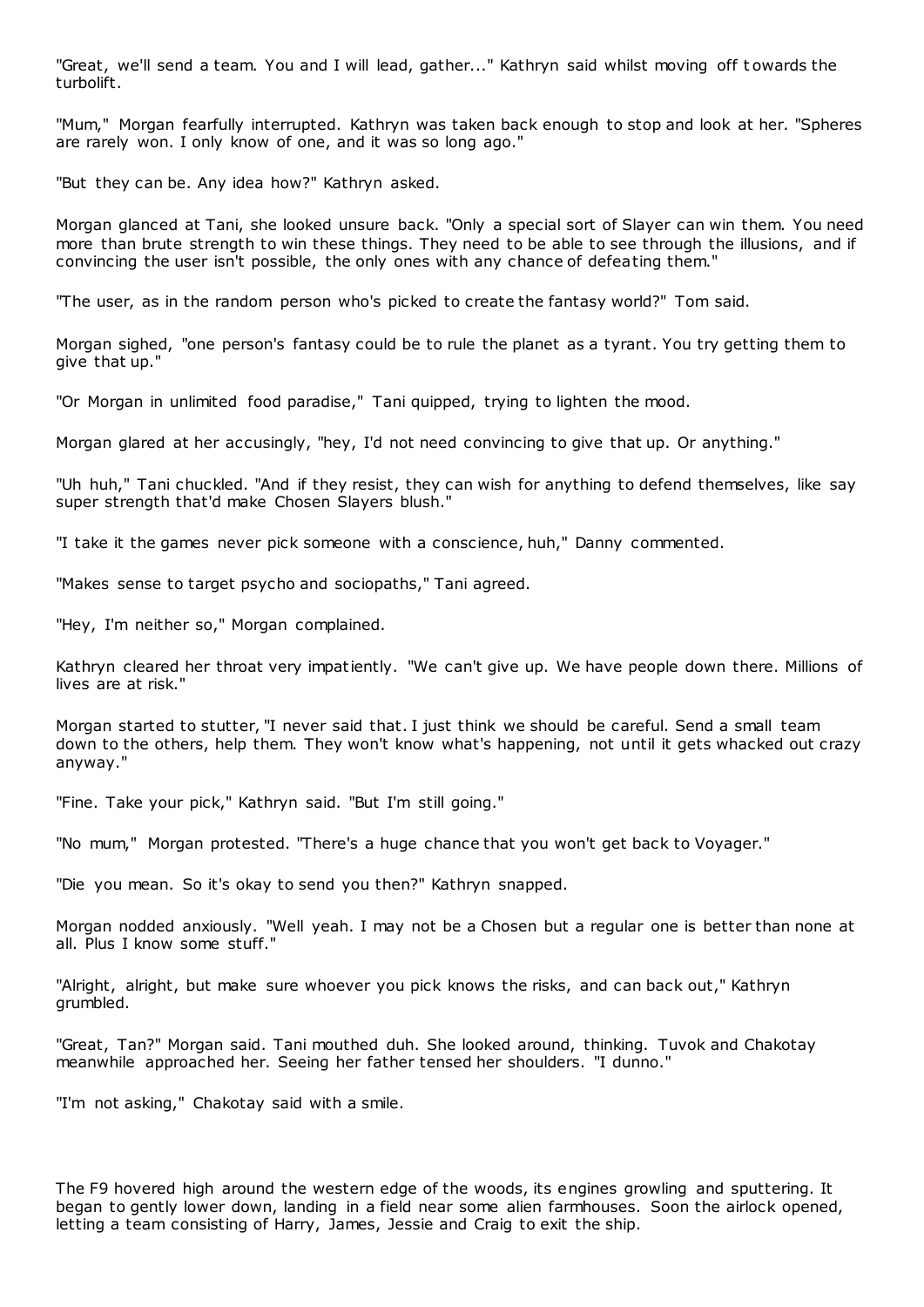Harry scanned in the direction of where the ship was facing, nose deep in the tricorder. "I don't get it, there's nothing, nothing there."

Jessie and Craig looked all around them, occasionally checking their own tricorders. James' eye went straight for a large stone castle in the distance, partially obscured by the gaze of the star and some low hanging clouds. He shook his head and looked down to check the tricorder. Jessie joined him by his side, gazing in the same direction.

"What's that?" she asked, getting everyone's attention.

Harry followed her gaze, he made a little scoff sound. "Disney Land obviously. Now can we be serious here."

Craig squinted as the star tried to blind him, he raised his hand so he could see it a little better. He noticed one of the thin towers shimmer, it looked like it grew a little. He squeezed his eyes shut and rubbed them.

"It wasn't there before," James said. He got a chorus of what's from the other two guys in the team. "I'm sure..." A familiar squeak by his feet distracted him and the others, they looked down to find Duncan crawling clumsily toward him and Jessie. Once he noticed he was caught he plopped himself into a sitting position and smiled innocently up at them.

"Neither was he," Craig said plainly.

Jessie discreetly laughed behind her hand while James stood, almost gormlessly staring at the boy. "What, how?"

"I told you, didn't I," Harry stammered hysterically. "B'Elanna's going to batter the both of us."

Jessie crouched down to pick up the little boy. "He's just like his father, he can't stay still for a second," she said, briefly looking James' way.

"That may be true but..." Harry stuttered. His face paled, then he hurried over to her, hinting for her to hand him over. "It's not good, I'll take him back."

As soon as Duncan was handed over he started to sob, as well as kick. A few of them left Harry grumbling incoherently with a tear or two in his eye as he returned to the ship.

Talia curled up in the now large beast's thick fur, watching the awayteam on a screen in front of her. She pressed her palm against the picture with a sad murmur.

"Daddy, I want a mummy," Talia said.

"If that is what you wish," was the beast's answer.

Jessie, James and Craig continued forward towards the castle, slowly without Harry for the time being. They noticed storm clouds brewing unnaturally quickly ahead of them, the wind picked up, trying to push them back.

Amongst the swirling leaves and grass, the beast emerged from seemingly nowhere. It stared through its striking, cracked mask which had misshapen from its transformation from a small toy dog into the huge creature it had turned into.

"What the hell is that?" Craig stuttered.

The beast pointed its head towards Jessie. "You, come with me."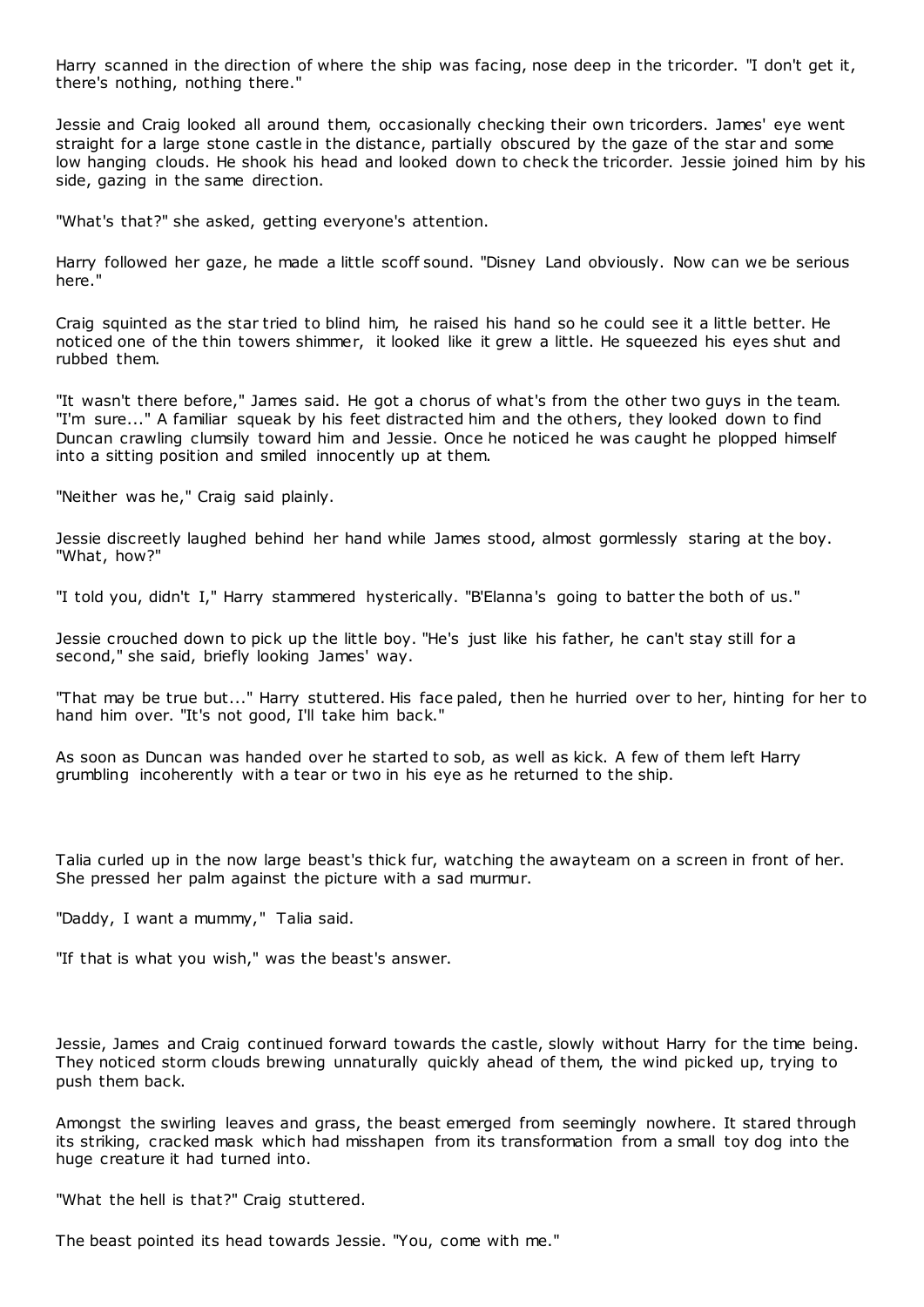He fired a golden beam from his mouth at the away team. They all dived out of the way to escape the blast, a cloud of smoke surrounded everybody. The beast approached Jessie, his eyes turned red. He picked up Jessie without any resistance from her, tossing her onto his back.

The smoke cleared in time for James and Craig to see the beast run back the way he came. James ran after him, even when the beast began to fade into the nothing it appeared from.

Craig bolted forward as well, as fast as he could in order to catch up with James. The beast was long gone and the sky had cleared by the time James slowed to a stop. Craig caught up but kept out of arm's reach of him.

The beast came back into the room where Talia was. He gently put Jessie onto the bed next to Talia.

"I brought you what you wished for," he said.

Talia looked at Jessie, she was unconscious. "Mummy?" Talia said quietly. Jessie woke up and she looked at Talia. "Mummy, it's me Talia, don't you remember?" Talia asked.

Jessie picked Talia up and she put her on her knee. Talia hugged her. "I'm so glad you're back," Talia said and she started crying. "Thank you, daddy," she whispered.

She didn't see it, the beast smiled behind its mask.

# **The F9:**

A tense and confused atmosphere had filled the bridge, with almost everyone there talking over the other. Only James was quiet, off to the side studying one of the consoles.

"Hang on, hang on," B'Elanna tried to talk louder than the rest. Something clicked in her to turn that into a shout, "one at a time!" It worked, most of the room looked at her. "Me first. If this is some fantasy game for some random schmuck, how come there's no differences so far except giant masked dogs running around kidnapping women?"

Chakotay raised his hands up, almost as a surrender pose. "Apparently these things always start subtle. Right?" He glanced towards his worried daughter standing next to him.

"Huh?" she said, glancing in his direction. "Oh, yeah uh huh. Only the user is affected at first. What happens after depends on the user, and what they want."

Harry shuddered, "so someone out there really wanted a pet? I'm so glad I missed it."

"What would they want with Jessie though?" Craig asked. "Is there a way of finding out who this user is?"

Tani shrugged, "maybe she wanted some fashion tips, and it'll bring her back later."

Morgan side eyed her with a raised eyebrow. She got a smile in return. "The Game wouldn't pick the user if they weren't someone who'd cause potential damage. I doubt it's good."

"Isn't it bad enough that the sphere kills everyone at the end?" B'Elanna muttered. She hesitated. "Wait, how does these things end?"

Morgan's demeanour fell further. "We don't know. All we do know is all that's left after a sphere attack is a dried shell of a planet."

Lilly, Dave, Emma and Alora stepped out from a door at the back, each with their own grim expression. They joined the others at the front of the bridge.

"We think we have a good idea who is the player, or user of this sphere thing," Lilly said.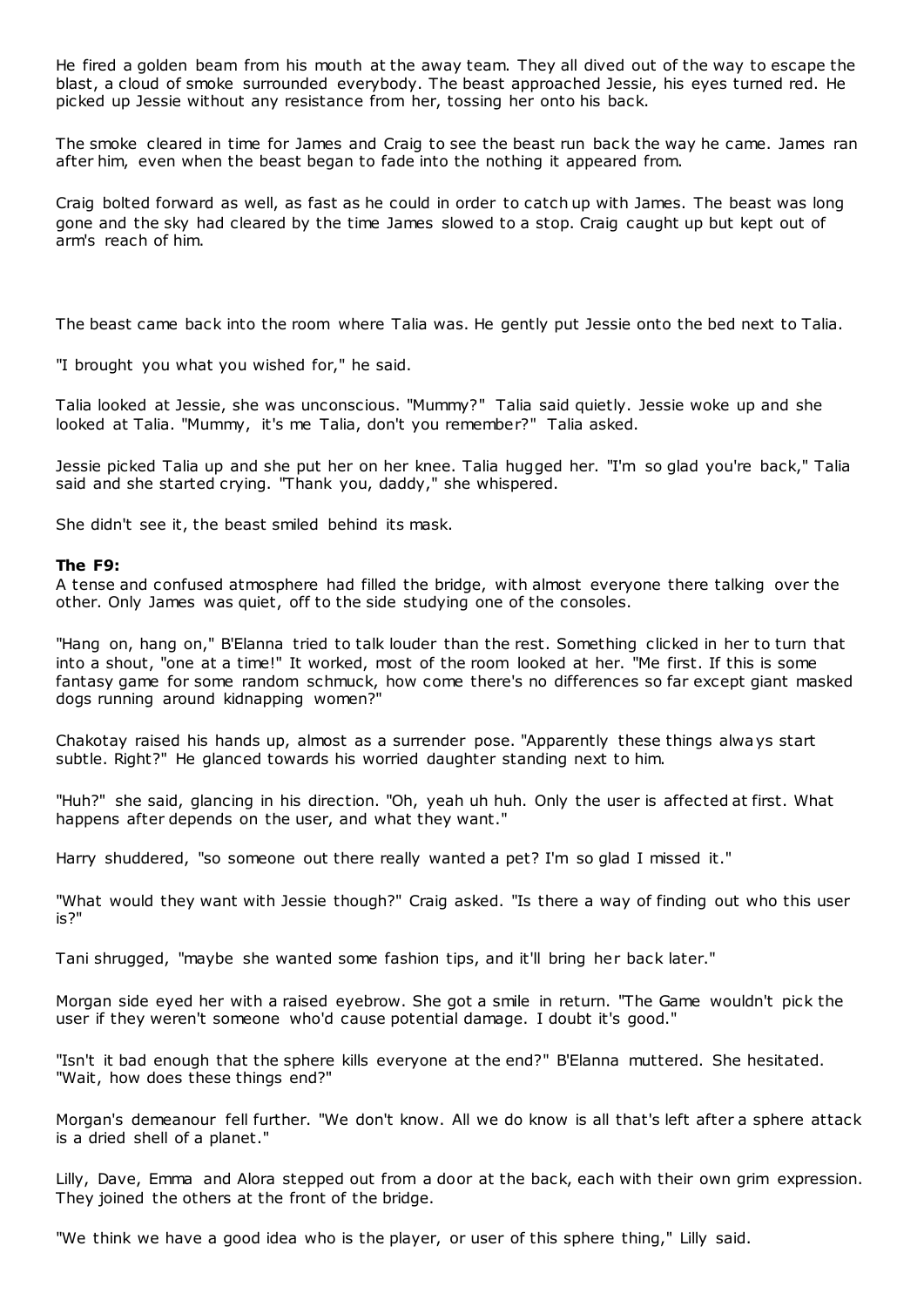"Oh? How?" Tani asked.

Lilly sighed despondently. "We were looking for my Uncle and his daughter when the second team ran into that creature. Their house has vanished, and a castle is sitting in its place."

"There's also supposed to be a lost Game Cube site right here where the F9 landed," Dave said.

Lilly cleared her throat, "which is where Uncle disappeared from."

Harry span around to look out the window, only seeing the green fields and some trees in the distance. "So?" he said on turning back.

Morgan ground her teeth for a few seconds. "So, Games tend to tear up what they land on, usually leaving a crater in its wake." Harry had another look, this time with wider eyes. "So, it's either your Uncle or your Niece."

Lilly nervously bit her lip. "I don't know what happened to him, but my niece, we found her lifesigns in the castle. She's not alone."

James turned his head in their direction. "Jessie."

"Yeah," Lilly said with a nod. "The thing that took her, we can't detect that. It must be part of the game."

Craig's face scrunched up. "What, so why would Lilly's niece ask her pet to kidnap Jessie?"

"I don't know, I don't know her," Lilly stammered in response.

Alora walked up to where James was, eyeing the screen. Once she reached him she gestured for the keyboard. "May I?"

James shrugged and pushed his chair back, giving her room to use the console. She brought up a list of names. Selecting one brought up a password prompt. After that was entered a personnel file came up with Talia's face on the left of it.

"Talia Nystral, age five," Alora read from the screen.

Most of the bridge winced, none more so than Morgan. "A kid?" she stuttered. "There's no way we can talk a five year old out of a fantasy world where she can get anything she wants."

"Is that really the only way?" Harry asked, his voice higher.

"That or defeat her," Tani reluctantly replied.

B'Elanna walked up to her, blinking more than usual and furiously. "Defeat her how? She's five years old. I hope you're not suggesting a fight here."

Tani cringed at her dangerous tone. "As far as we know, yes that's the only way."

"I don't believe this," B'Elanna grunted.

Chakotay quickly held out his hands again, softening his voice, "we still haven't ruled out talking to her. She's a child and she probably won't understand what's happening. Carefully worded, we could resolve this."

Tuvok nodded. "However..." he stalled when Chakotay winced, "however, we must prepare for the possibility that words won't be enough. We need to plan for both strategies."

"Oh well, I guess we know who's beating up the five year old," B'Elanna spat.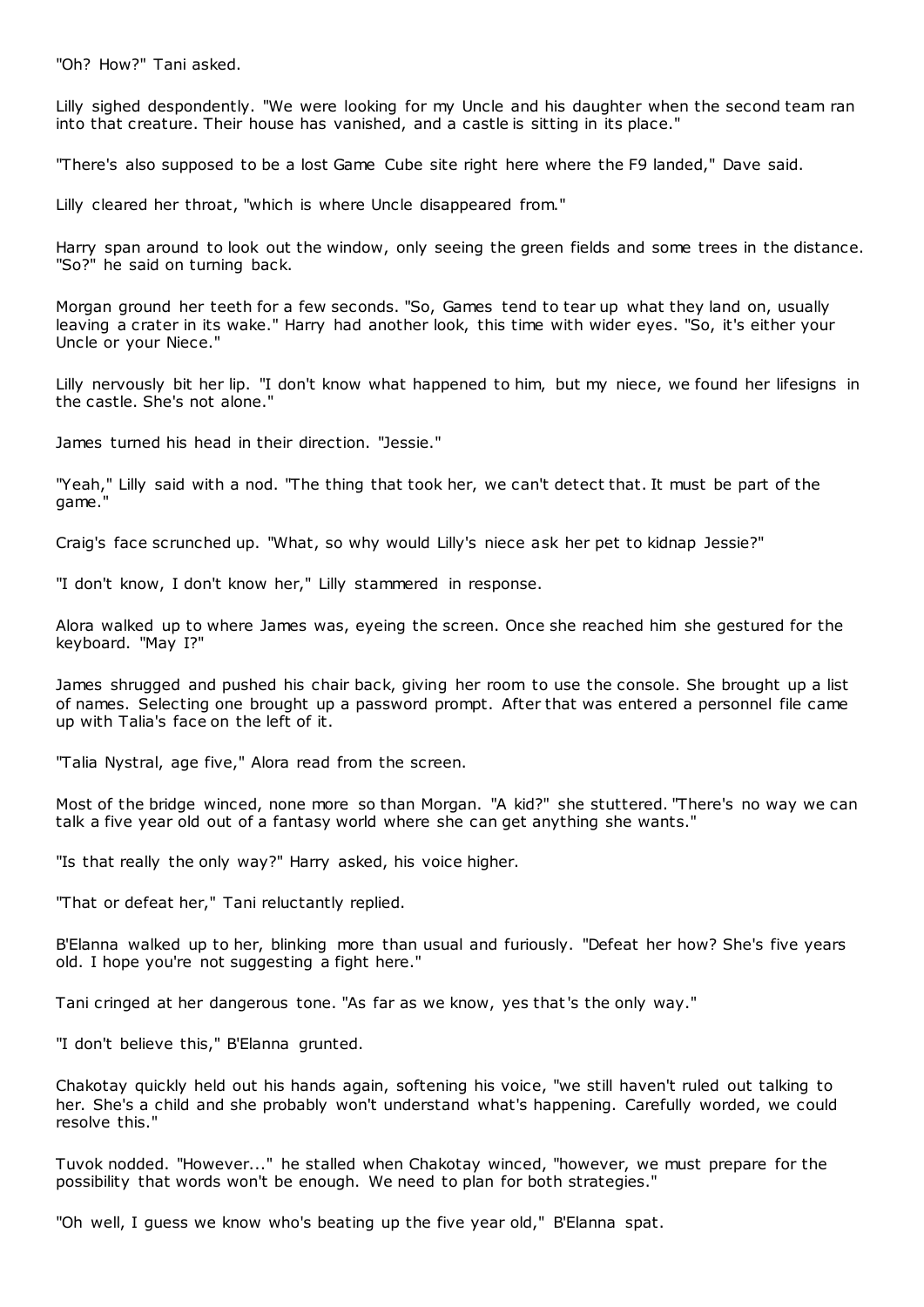"That is a crude way of misunderstanding me, Lieutenant," Tuvok said. "If I understand correctly, this anomaly cannot function without its chosen host giving orders. We do not need to harm the child to subdue her."

"But it makes this whole *we need a super duper Slayer to win* thing a little less important," Harry said.

Morgan rolled her eyes. "You really think a kid who's getting held back by a bunch of strange adults, isn't going to wish for absolutely anything to get out of it?" Harry looked away. "An adult might ask for extra strength to fight them off, when a kid will ask for a big monster to come and eat the bad guys, or be squished by a piano, or..."

"I get the point," Harry mumbled.

James walked over to join them, looking a little puzzled. "It still doesn't make sense that the dog kidnapped her though." Tani made a little annoyed grunt, rolling her eyes. He scoffed in her direction, "yeah yeah, I'm one track minded but it's still a good question. If you can make anything or anyone you want, why would you need a real person you've never met?"

"Yeah that is a little strange," Morgan said.

A lot of the consoles on the bridge started ringing, the klaxon sounded. Lilly, Dave and Emma hurried to a station nearby to see what the problem was.

"Um, can anyone fly this ship?" Lilly stuttered. Emma stuck her hand up. Lilly didn't see her do it but knew she was, "no Emma, I said fly."

James hurried over to the far front of the bridge, "is it anything like the Z5?"

Lilly squeaked uneasily, "a little. Doesn't matter, take us up."

Harry ran across to the station Emma was using. "Why, what's happening..."

The ship juddered, knocking it slightly to the left. The hull groaned right before what sounded like crashing waves jostled the F9 into tipping its nose down towards the ground. The engines roared to life, lifting it up and out of whatever danger it was in.

B'Elanna and Morgan looked out the closest window. They were shocked to see the green fields they had landed in had turned into a overflowing lake about to flood the nearby forest.

Lilly hurried over to the helm, eyes fixed on the front screen. "Turn us about, towards the castle."

For a minute or two anyone watching saw nothing but tree tops, until the castle came into few. They gaped at the water pouring from every window and balcony. It sparkled under the sun, an almost purpley pink glimmer.

Harry tried to breathe a sigh of relief. "Glad we got out of that in time."

"You're not kidding," Emma commented while pointing at a readout on her screen. Harry's skin paled at the data he was reading.

Lilly stared across a touch impatiently, "what?"

"See for yourself," Harry said, pressing the enhance options at the far right of screen. The viewscreen zoomed in the castle. The strange sparkling water slowed, starting to solidify before their eyes.

"We're not getting in there that easily," Tani remarked.

Morgan tensed, her teeth ground. "We have to try, get us closer." Chakotay looked at her with a really expression. Lilly though wasn't too pleased, especially when James listened to her regardless.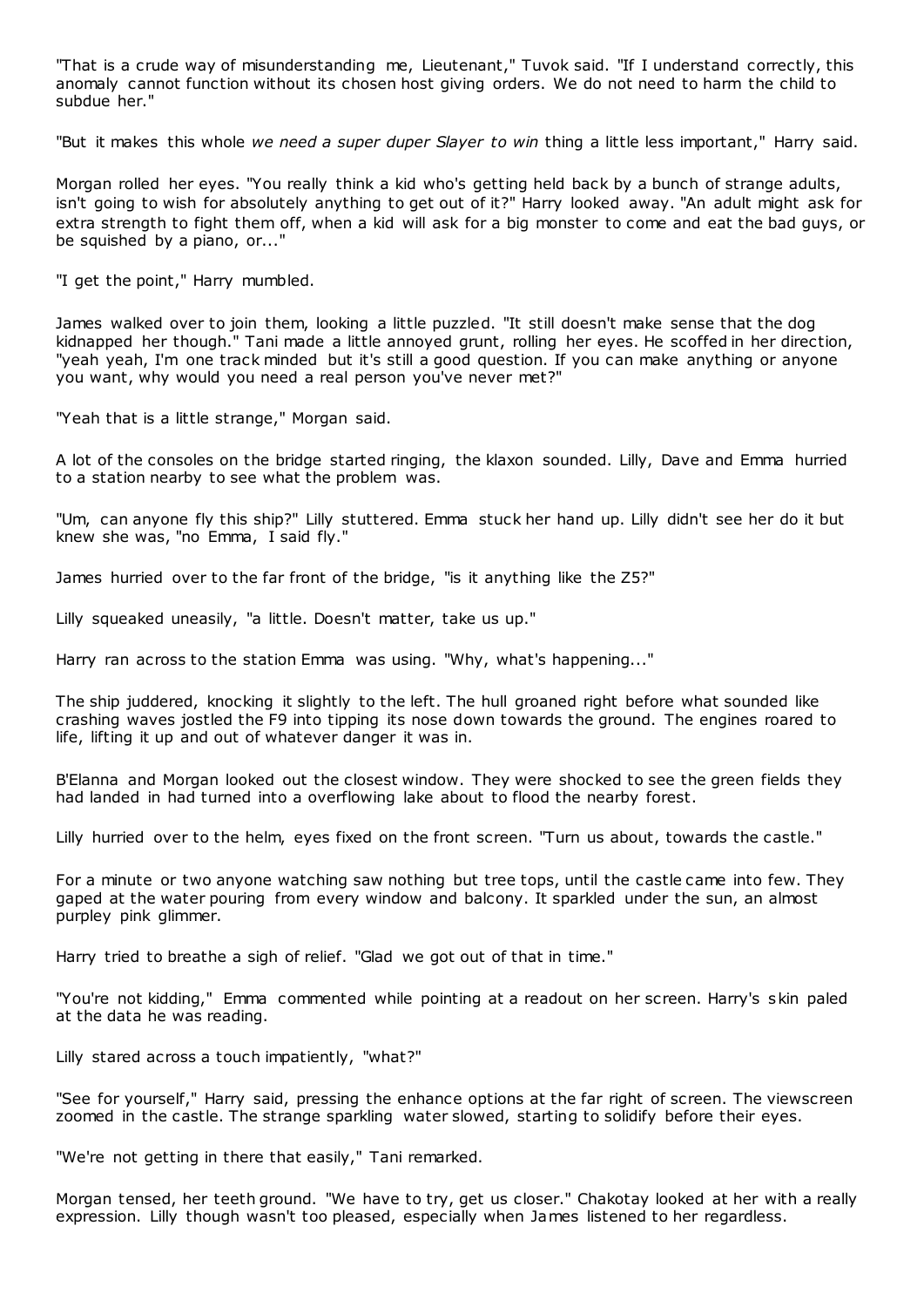Dave's console bleeped twice. "We're being hailed. It's coming from the castle."

"This should be good," Lilly commented, gesturing to change the channel.

The screen switched over to show Talia sitting within the beast's fur, her face red with anger and tears. "Go away. Me and my mummy and daddy just wanna be alone. Leave us alone!"

"Wait, Tal..." Lilly tried to say but the screen turned back to the view of the castle.

James frowned, "I thought her dad was missing."

"He is. Was," Alora said. "Are there any other lifesigns?"

"No, just the same two," Emma replied.

James studied what he could see of the castle, finally resting on an extension made of glass, like a greenhouse on the second floor, floating in the purple ice crystal that had formed at its base.

"We should go in, that way," he said.

Craig stared accusingly in his direction, "you crazy, how are we going to get in there when they're watching us?"

"If we do nothing the Game won't leave and we'll die anyway," Morgan said.

"How will we die? We can't die in a Game," Tani asked.

"This is no ordinary Game. The Sphere will be blocking out the light from the star. If this planet has replicators they will run out of power eventually," Morgan replied.

B'Elanna exhaled sharply, shoulders falling. "So that is how it ends then."

"Well I'm going to that mansion to get Jessie back, I'll go on my own if I have to," James said.

"You're not going on your own anyway. I'm coming with, Jessie's my friend, plus we all came here to fight this game anyway," Morgan said.

"You're not leaving me behind," Craig said.

"We'll stay behind just in case something happens to you. If something does, at least we'll be backup," Tani added.

Morgan narrowed her eyes mostly in jest at her former friend. "Oh thanks for that confidence."

"I concur. Our priority must be to convince the girl to end her fantasies. Failing that, another team may have to consider a way to incapacitate her in a way that will not harm her," Tuvok said.

Harry stuck out his bottom lip as he thought about it, "maybe we can distract her with some candy."

Morgan rolled her eyes. "Ok fine. Split into two. James and I will go in first, scope the place, and try to find a way to the girl, we might be able to find something in the castle that might be a power source, or..."

"One second there Morgan," Chakotay said. "You said it yourself, these games are meant to be solely *played* by a special rare kind of Slayer."

"Yeah, but we're kinda short on them right now," Morgan said irritably.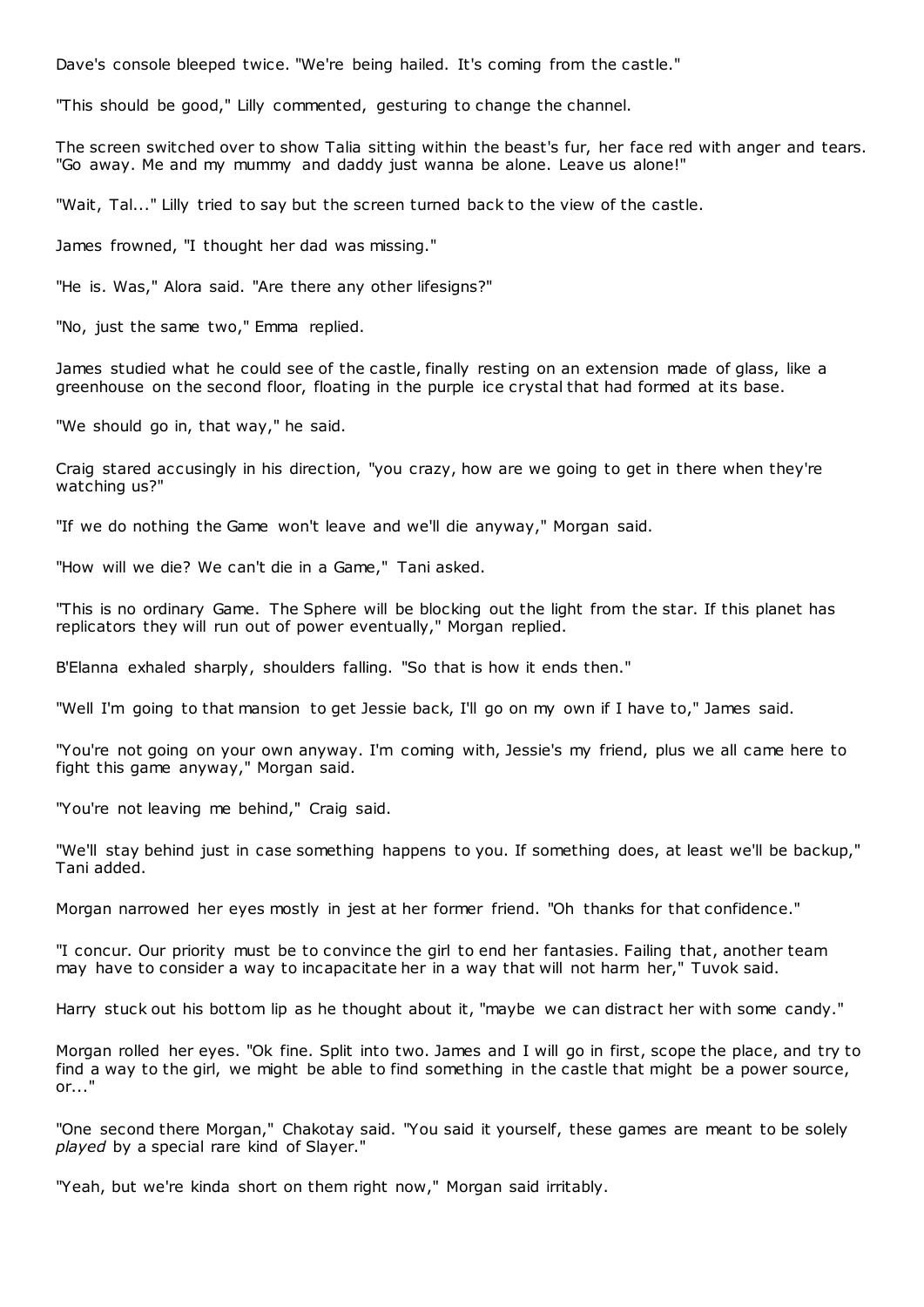Chakotay smiled as if Kathryn had demeaned him. "I realise that, but we do have you and James. It seems a bit foolhardy to have you both in one team, leaving the other with little defence."

"His logic is undeniable," Tuvok sounded impressed.

"I'd say thanks, but you made it sound like a miracle," Chakotay muttered.

Craig tried not to laugh, "are you seriously expecting one of them to hang back and wait. Morgan won't, and him...?" He snorted quietly.

"We're not talking about a second team. We're talking about backup. I'm going, James is going. It'll be tough, we're not Chosens, so we need each other," Morgan said.

Craig nodded, then winced. He was left pouting and grumbling to himself.

Chakotay rolled his eyes, "oh for god's sake." Morgan was about to complain when she overheard her dad thinking about giving Craig a smack or two.

"Good, we done talking about this now?" James said, getting up from the helm.

Lilly's eyes widened, she quickly checked to see if Emma was still at her other station. She was and smiled innocently back at her. "Can you um, put it on auto hover and lock it? Before we go." Lilly asked.

Many looked at her in surprise. "We?" Morgan said.

It took quite a while for the team to get used to walking on the smooth, slippery path to the castle. There had been many tumbles and swearwords the whole way there.

They finally reached the glass greenhouse. A couple of taps around the double doors allowed them to open it, and go inside. They were each struck by the smell of sugar and chocolate. They had no idea why until Morgan accidentally brushed by one of the weird looking brown plants with her arm, leaving a smudge on her sleeve.

"Is that?" Lilly wondered, daring to touch it.

"Hey," Morgan complained, pulling her arm back a little late.

Lilly sniffed her finger. "Yeah, these aren't plants."

Tuvok scanned the foliage around him as they walked towards the main building. "No sign of any poisons, but I'd advice against consuming it."

Craig quickly wiped his mouth with his arm. "Good plan," he said with his mouthful.

Meanwhile many, many floors above them, Talia watched them while sitting in Jessie's lap. The beast had curled up on the floor beside the bed, licking its paws like a cat.

"I don't understand, mummy. Why are those people trying to get into our house?" Talia asked.

Jessie seemed to come out of a trance. "James?" she gasped, almost mad.

Talia stared up at her curiously. "Mummy, what's wrong?"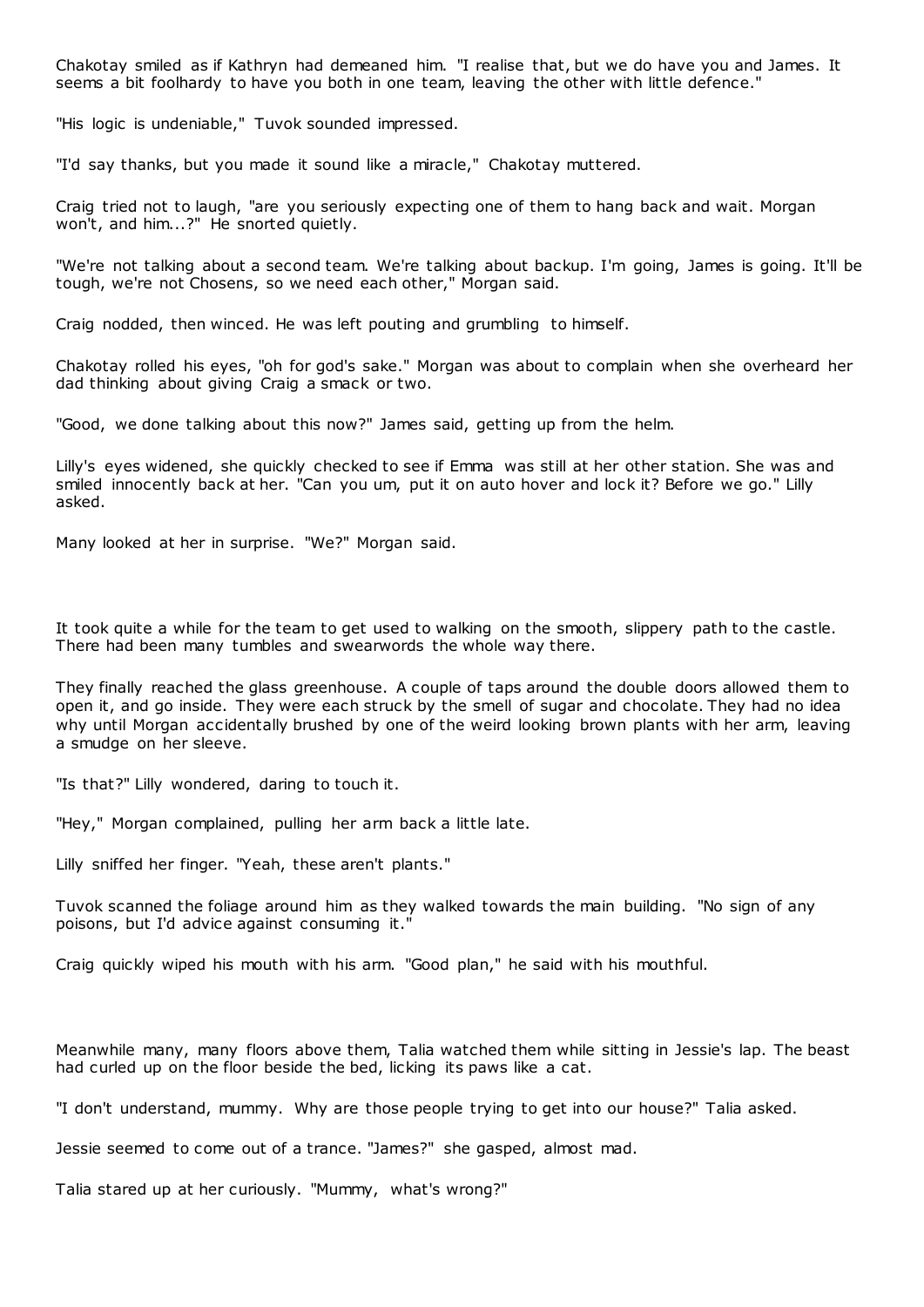"Wha..." Jessie glanced around, eyes wide, body tense. She saw the girl on her lap, then noticed the beast on the floor turning its own head to look up at her. "Um er, nothing... sweetheart."

Talia smile and cuddled into her.

The team reached an entrance hall walled on both sides by doors, the one ahead of them covered in the same purple crystal that had flooded the fields.

"How the hell are we going to get past that?" Craig asked.

Morgan walked over to it, she pushed it, it cracked. A few seconds later it sealed the crack. Morgan stepped back, and she turned to look at James. "Little help," she said.

James walked over to her to do the same. They pushed the door even after it cracked, breaking it open. The rest of the team hurried through, then them, before it sealed itself again.

Talia gasped in awe. She ran over to touch the screen. Flicking her finger allowed her to replay the break in. It drew the beast's attention, his head darted up just as the door opened.

"Wow," Talia giggled while both Jessie and the beast watched on uncomfortably, both for different reasons.

"Should I remove them?" the beast asked.

Talia squeaked as she shook her head. "No. They're the slay people from the book, remember daddy?" The beast's ear curled. "I want to do that too."

"You wish to be a Slayer?" the beast asked. Jessie noticed by his tone he seemed pleased by the thought.

Talia squealed in delight. She ran over to hug the beast's large head. "Oh please daddy, I want to be strong. I'll protect our house."

"If that is your wish, then it is done," the beast said.

The air around Talia sparkled, she laughed like she was being tickled. When it was over she sighed, a little disappointed. "But, they're too big. How can I chase them away?"

The beast stood to give her a nuzzle back, for a moment she got lost in his mane. "Remember? You will wish for nothing, my sweet. As long as you always have me by your side."

"I will, you promise?" Talia asked as she pulled back. The beast nodded. With that she spirited away, out of both their sight.

Jessie hesitated before looking across at the beast, their eyes met briefly, then he vanished as well.

The team had arrived in a massive room that took up three floors. The staircase leading all the way up branched out in multiple places, leading to different levels and doors. To them it looked like a maze.

James, then Morgan started to go up the staircase first, only for their way to be blocked by the appearance of the beast.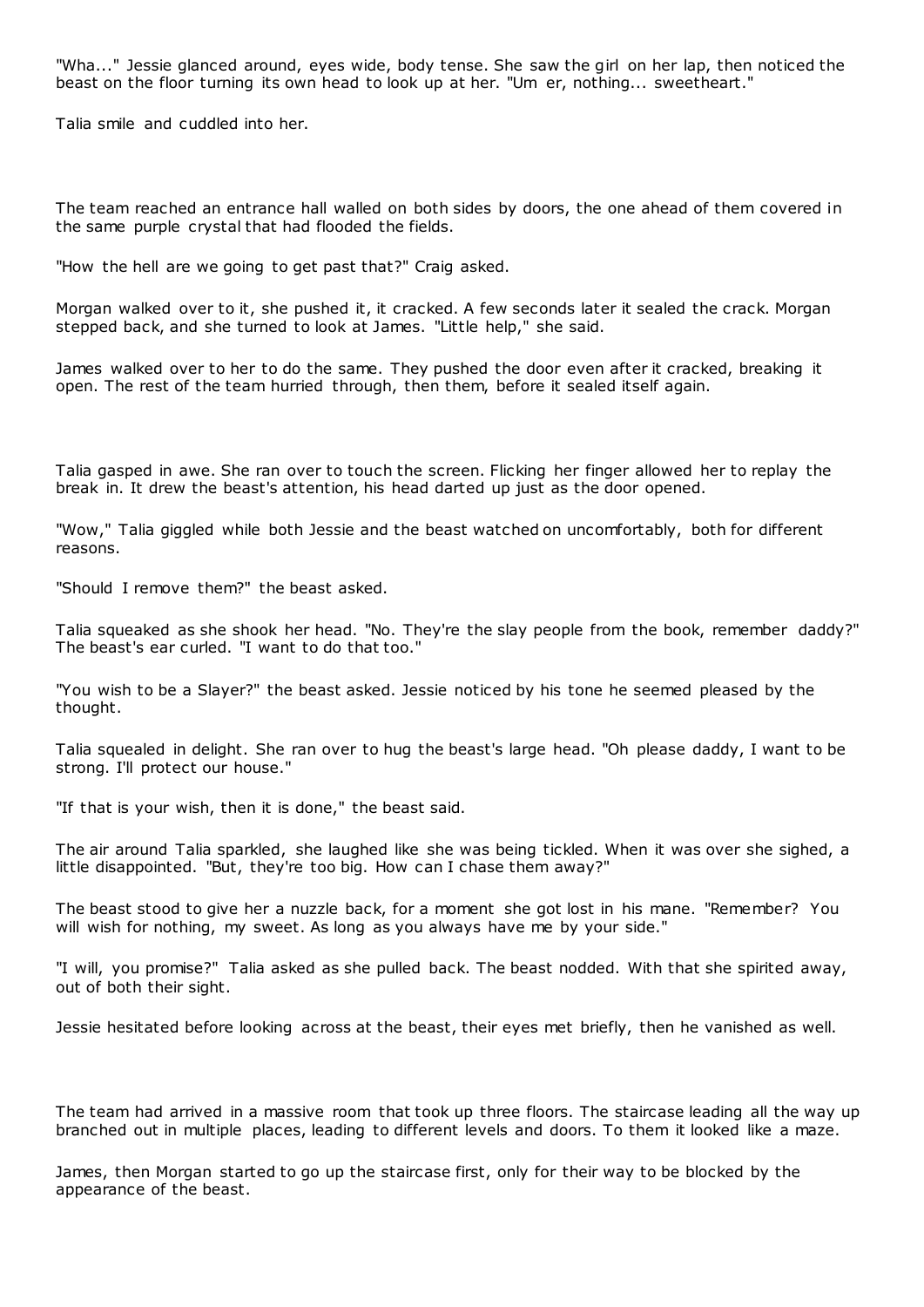"You," James grumbled. He picked up speed, Morgan tried to pull him back. It at the least kept him still. "What have you done with her?"

The beast eyed the pair before him with scrutiny, then down at the other three members of the group. He eventually returned his attention to the two in front of him. Only then a figure climbed down from his back, a woman with long red hair. She stroked the beast as she walked to stand in front of him.

"Are you the Slayers?" she asked.

Lilly looked on in shock, she stepped forward slowly.

"First, who are you?" Morgan asked back. Her eyes pointed to the beast particularly.

"I am Talia. This is Inti," the woman answered.

"Talia?" Lilly stuttered in a hushed voice.

James yanked his arm free. He went up two more steps, putting both the beast and the woman on full guard. "You kidnapped someone. We want her back, now."

"My daddy would never do such a thing!" the woman snapped, stomping her foot. Only Morgan noticed that she'd cracked the crystal doing so.

"Your daddy?" Craig said, shocked.

James brushed that off, "I want to know where she is!" Morgan gently placed her hand on his shoulder to try and calm him down.

"If you want her back you'll have to go somewhere else, she's not here," the woman said.

"We saw that thing take Jessie away though," Craig said as she looked at the beast.

"My dad is not a thing!" the woman yelled.

"I am this girl's father, as long as that is what she wishes," the beast said.

Lilly grumbled under her breath, "her father. No you're not. Her father is Ragha."

"Did you also wish to be older?" Morgan asked. All she got was a firm nod from the woman. "Why?"

"And why kidnap someone?" James icily said.

Talia flinched with a tear forming in her eye. The beast stepped forward and around to her side. "If you are here for Talia's mother, you have wasted your time."

"What?" James snapped.

Morgan glanced at him briefly, frowning in confusion. "You think Jessie's your mum, why?"

"Enough!" Inti roared. Bright light emanated from him, taking over the entire room. Morgan and James had shielded their eyes, but the other three were dazzled enough to knock them to the floor.

When the light faded not only had Inti and Talia vanished, the room had as well. In its place a lush meadow under a starry clear sky.

Talia's voice echoed across the breeze, "fancy playing hide and seek? Whoever finds me first gets to pick the next game."

"A game?" Craig uneasily said.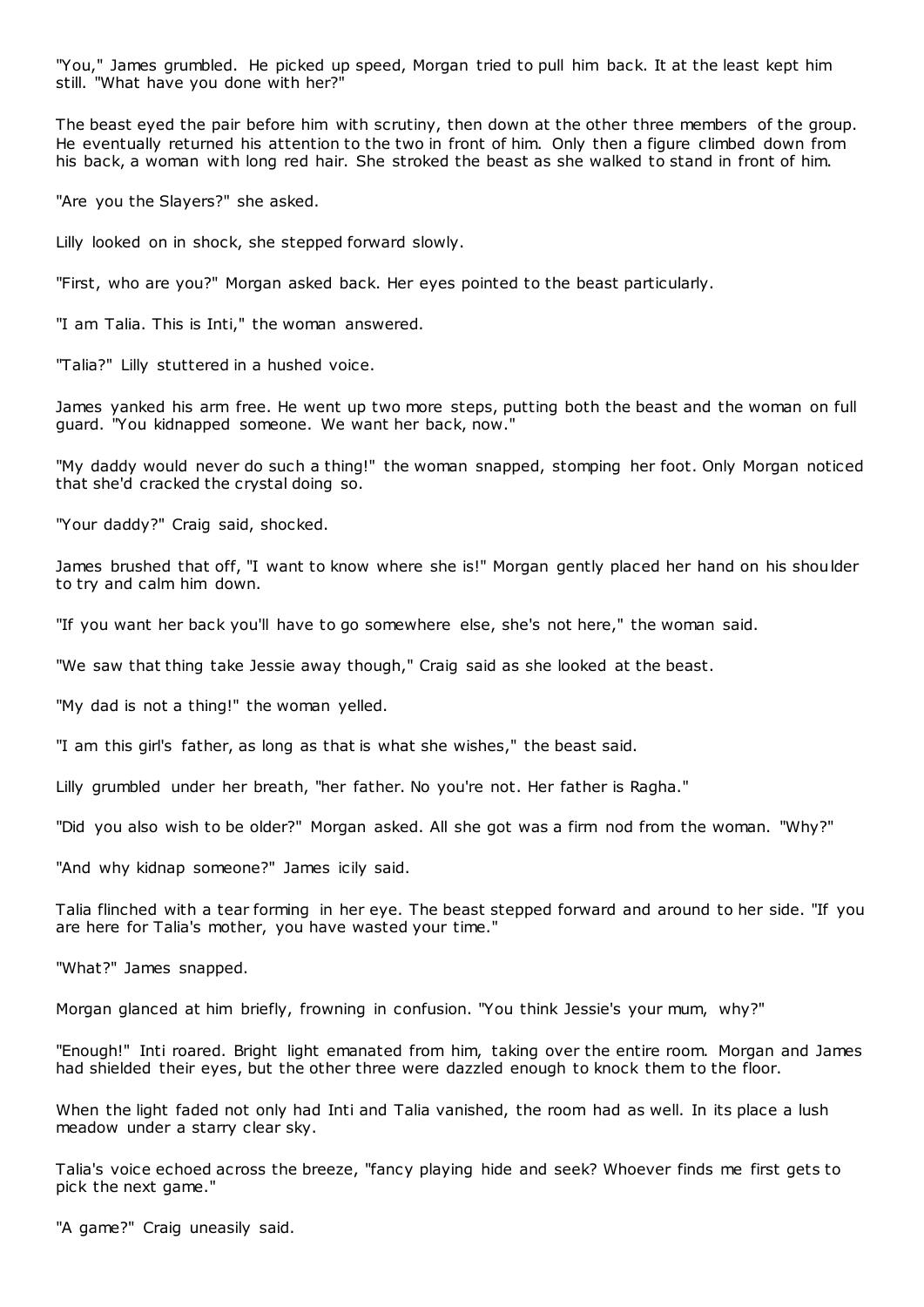Morgan groaned, "who'd have thought?"

James couldn't help but smirk, "we may as well play along for now."

Inti returned to Jessie, catching her trying to find an exit to the doorless bedroom he'd brought her to. He circled around, eyeing up his prey, she felt.

"There is nowhere for you to go," Inti said.

"That's realistic . We got in here fine, so we must be able to get out of here fine," Jessie said.

"You are staying here for as long as Talia wishes you to be here," Inti said.

Jessie moved onto another part of the wall to feel it up, all while keeping an eye on him in the corner of her vision. "Why couldn't you just summon her actual mother?"

"It was much *easier* to summon you," Inti replied.

"Summoned," Jessie muttered under her breath. "And you're her father? And don't say if that's what she wishes."

Inti chuckled. "All this poor child has wanted is a family. A mother, a sibling. A life I intend to give her."

He looked across at the bed. Jessie had no idea why until a small figure materialised on top of it. She recognised him immediately.

"Duncan?" she stammered.

The new arrival looked around the best he could, squeaking in confusion. He started to whimper until he noticed Jessie. Even though he looked happy to see her, she grew angry.

"Why, why would you bring him into this?" she snapped while hurrying over to him.

Inti watched her carefully. "They brought me here to provide for Talia. I don't create people from nothing. You and the child are a family she envied, she got it. There's no point in resisting."

Jessie scowled in his direction. "Who's they?"

"The creators of the Games, the reason I exist," Inti answered.

# **The F9:**

Dave was chatting with Emma, while Chakotay, Harry and Tani discussed plans around the comm console, when angry shouting leaked in from one of the rear rooms.

"What now?" Emma groaned.

B'Elanna ran through one of the doors, her eyes wide and frantic . She went to Dave and Emma first since they were closest. "Have you seen Duncan crawling around anywhere?"

Dave wasn't sure how to answer. Emma unintentionally came to his rescue, "no, he's not exactly quiet."

Chakotay hurriedly approached them looking concerned. "What's the matter?"

"He's gone. He likes to crawl around. Oh god," B'Elanna stuttered. She shooed the other two away slightly so she could use the same station they were at. "Lifesign scan, where's the lifesigns scan!?"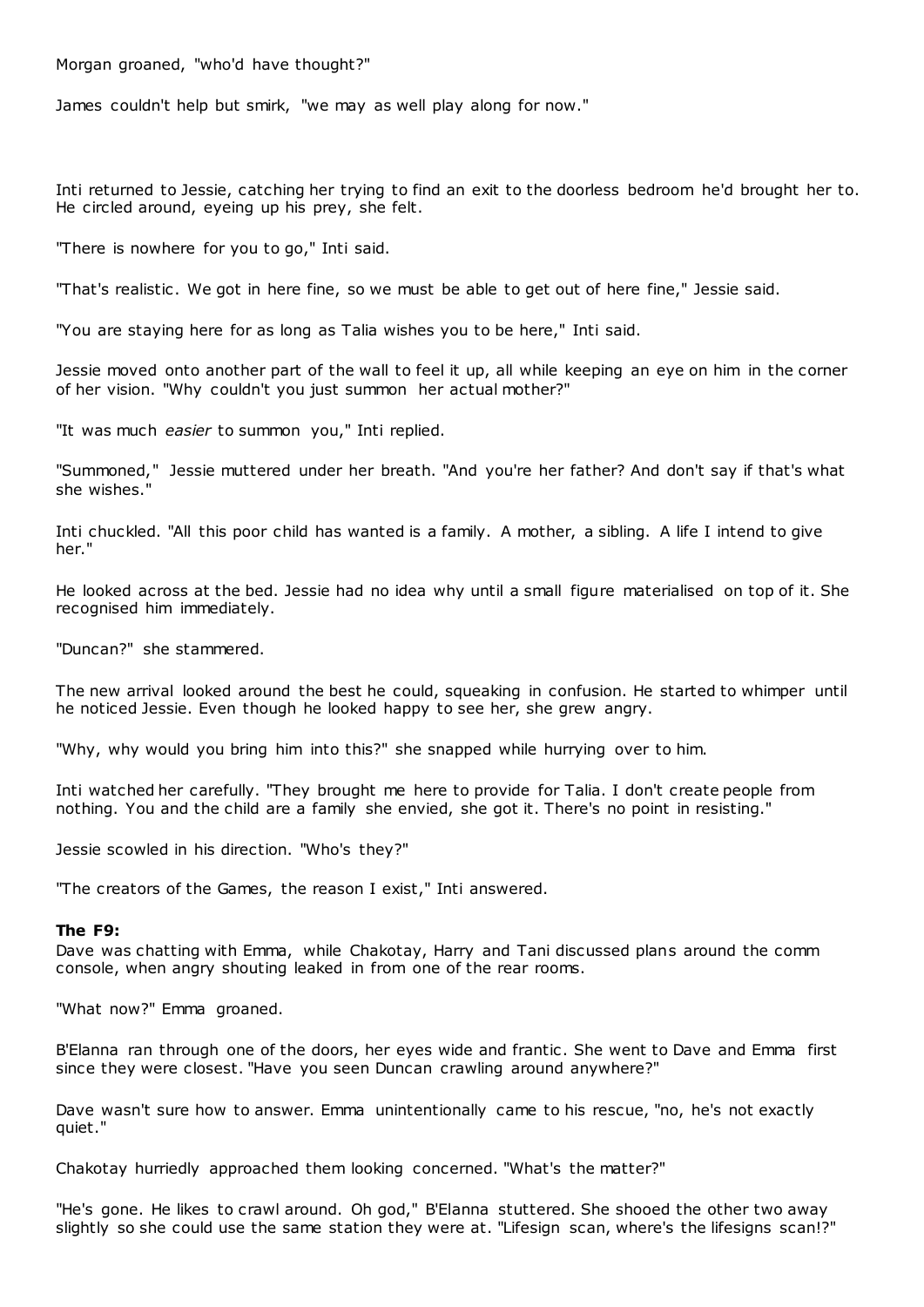"B'Elanna," Chakotay softly said. She responded with a dangerous glare almost nose to nose with him. "It's a big, ish ship. He'll be around."

Harry checked his own station while Tani sat around looking disinterested. His face fell when he finished. "Um..." B'Elanna heard him and was at his side in record time, he jumped at her proximity. "There's another human lifesign in the castle. Full human, no Klingons, it's not him. Okay?"

B'Elanna nodded slowly. Harry thought he'd calmed her down, only for a second. The next he was down on the floor, and she had taken his seat.

"Why?" he moaned.

"Torres to Stuart," B'Elanna hissed directly at the computer, her breath clouded the screen.

*"Yeah, we're not getting anywhere yet."*

"Is Duncan with you?" B'Elanna asked. She only got silence for a moment. That was enough of an answer for her. "I'm going in there."

Chakotay gently grasped her arm, hinting to stop. "Maybe that wasn't such a good..." he whispered.

B'Elanna dragged her arm away. "I'm going. I can do it alone."

*"What's going on, why would Duncan be with us?"* James's voice asked.

B'Elanna growled and smacked the console, making it sputter a few beeps. Dave winced, imagining his sister's response to her poor ship getting battered. "We're already stuck in here. What harm is going in there?" she snarled.

Harry climbed up using the station looking a little woozy. "Will there be puzzles?"

"What?" B'Elanna frowned.

Tani glanced from one side to another. "Uh, yes?"

Harry nodded as he stood. "Do I like them, I can't remember."

"That'll do," B'Elanna said, grabbing his arm to drag him off. "Tani, you know these things, you too."

Tani didn't have time to argue, she was already going down the stairs to leave the bridge. "I... but..." she whimpered in Chakotay's direction.

"Oooh play time," Emma giggled. She ran after the other two as well. Dave groaned into his hand, once again imagining Lilly killing him.

"You know the Games, they may need you," Chakotay said.

Tani whined. She kept doing so as she left the bridge.

Craig peeked into some bushes, only to get pricked in the thumb. During his attempt to pull his hand away he was pricked five more times. He heard Talia giggling.

"You're the only one who hasn't found me," her voice said. "You're the loser."

"That's not very nice," Craig mumbled in between sucking one of his finger tips.

Talia's voice sighed. "I'm bored of this. Penalty box for you."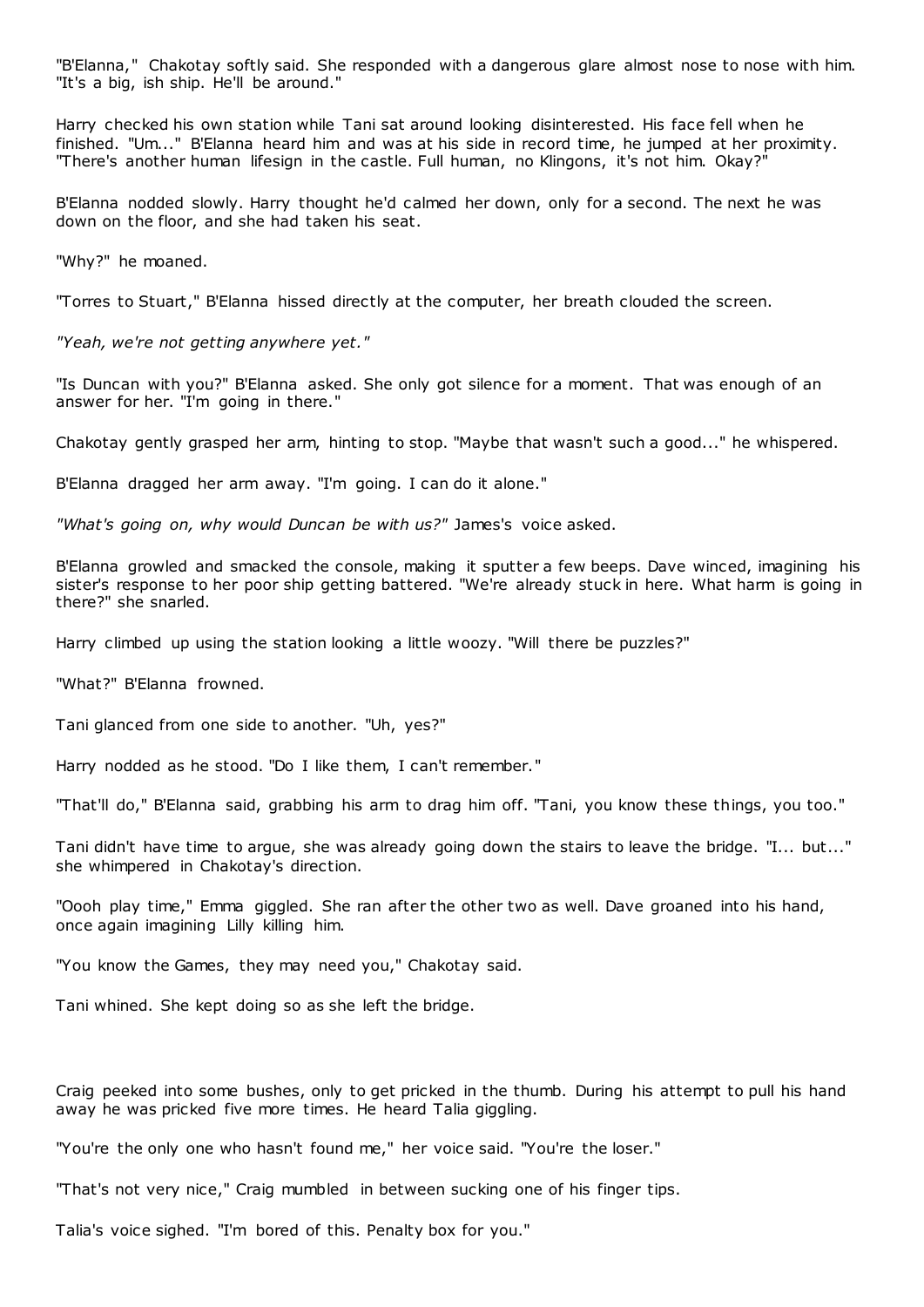"What?" Craig stuttered as he was transported away into a tiny room with no windows or doors. "Oh that's not cool."

Meanwhile James, Morgan, Lilly and Tuvok were back in the room with all the stairs. Only this time all of the doors were gone, they were trapped as well.

Talia appeared in the middle of the first rise of stairs. "Okeydoke, you," she said, pointing at Morgan. "You were first. What game should we play next?"

"How about the one where we stop asking for things, go back to normal and..." Morgan replied.

"Boring!" Talia shouted her down.

Morgan bit her tongue for the moment. The rest of her team looked around a bit.

"Where's Craig?" James asked. Lilly and Tuvok both shook their heads.

"He lost. The next one to lose joins him," Talia giggled. She clapped her hands, "oh I know what game. Race you!" She ran up the stairs.

Before anyone could follow, water suddenly flooded down from the ceiling and walls. So fast it filled the room in seconds. The group struggled to hold their breath, until they all realised that they could breathe.

"What?" Lilly said, then covered her mouth. She moved it away just as quickly, "we can talk too?"

Tuvok's eyebrows raised, "fascinating. We should pursue her."

"Right," Morgan said with a nod. She turned to James, which she found with both his eyes and mouth tightly shut. She assumed he hadn't noticed the ability to breathe yet, she gave his arm a tap. He shook his head, gesturing his hand towards the stairs. "What? Y ou can talk."

Tuvok attempted to walk forward, proving difficult like he really was in water. He looked up and noticed Talia swimming up to the other floors. He followed her with Lilly close behind.

"James?" Morgan stuttered, she gave him another go.

"Just go. I'll catch up," she heard him murmur through his barely opening lips.

Morgan looked confused, "okay. Explain later?" She tried to follow the others by walking at first, halfway up the stairs she gave up and started to swim up instead.

# **F9:**

Chakotay and Dave were finally joined by a few nameless crewmembers, each one manning a station so neither of them had to.

"Try again," Chakotay demanded.

Dave made a little disgruntled sigh-moan, "no, no. You don't get it. If Lilly sees one scratch on this precious ship of hers, she'll skin me alive."

Chakotay understood that all too well, then he remembered Lilly was Dave's sister, so he pitied the man even more. He gave his shoulder a pat. "I'll be gentle. Just tell me where it is."

Dave groaned. "I'm telling her it was you." He lead him down the stairs and out the bridge.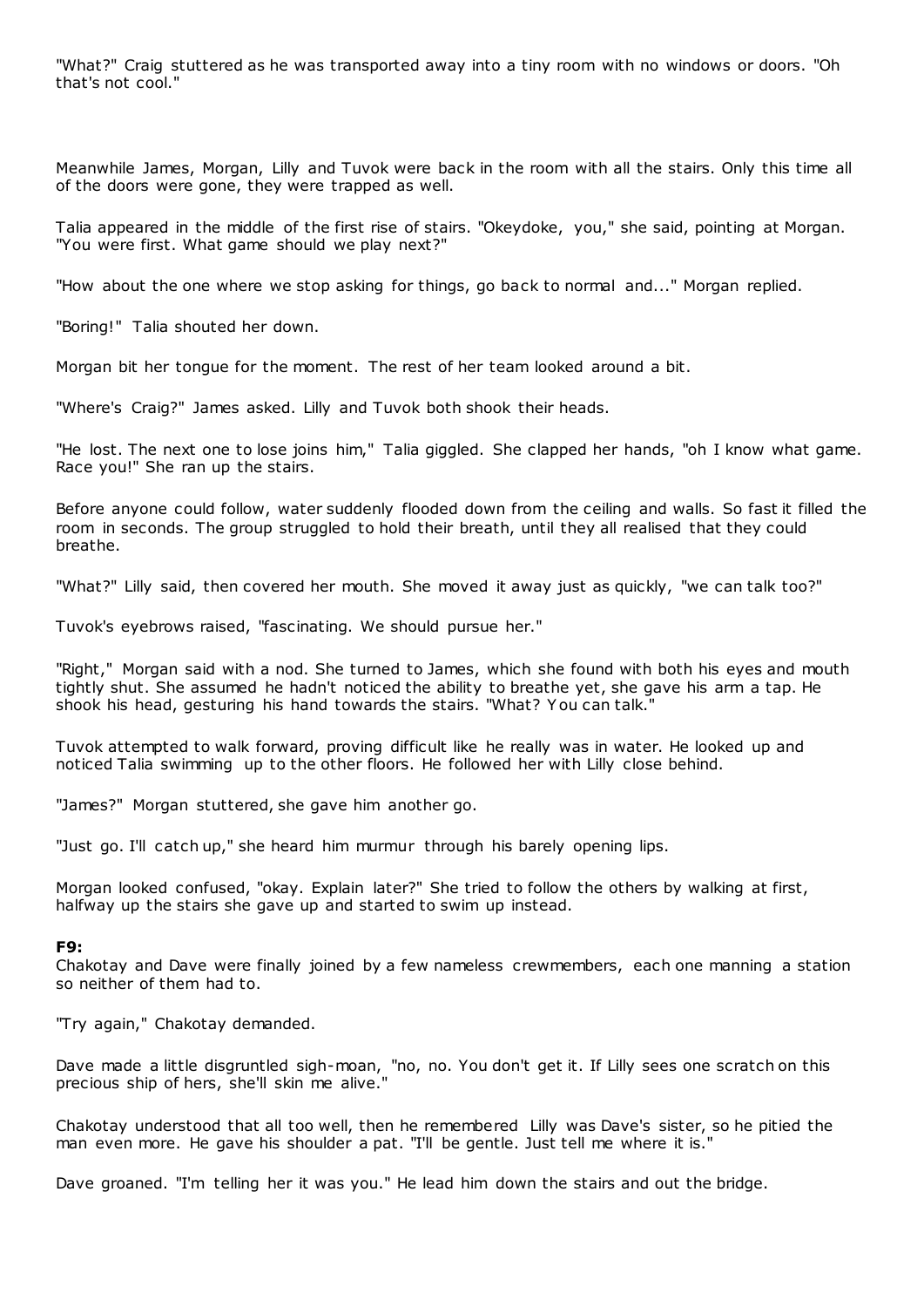As soon as they were gone several tiny figures rematerialised in the middle of the bridge. It took a while for the F9 crew to notice due to their size. When they did though, they couldn't help but melt at the cuteness.

"Aaaw, can I keep one?" one asked.

"Oh goochie goo," another cooed over one of the new arrivals. Its eyes glowed a bright blue.

"Back off or I'll eat you," a cute squeaky voice said in all of their heads, its mouth didn't move.

The cooer just laughed, "oh my god, so precious."

The creature audibly grunted. Its voice transmitted into the crew's brains, "we are the Softmicron. You are not welcome here. Stay out of our business."

"Isn't that cute. It's trying to sound menacing, yet it looks and sounds cute," another crewmember sighed.

"Why does every alien species assume we're cute? We're the most dangerous species in the galaxy. We'll teach you," the voice said. All of the creatures glowed, and the five officers shimmered and then vanished.

B'Elanna lead the charge towards the greenhouse. Harry was the first to notice the broken glass and hole in the door. "This way," he said, leading them over.

Emma tripped over what she thought was a rock. Once she got her footing she turned around to look, only to find what she had tripped over was one of the little aliens. "Oh how cute!" she squealed as she rushed over to pick it up.

The others turned around to see what she was talking about. Then they noticed the many more of the same aliens lurking in front of Emma while she cuddled the small roundish creature with little arms and legs. They also could see the angry eyes starting to glow.

"Uh Emma, maybe that's not such a good idea," Harry stuttered.

The creatures squeaked angrily at them all. Emma huffed as she put the first one down. Its angry face made her coo over it even more. "Oh, you're so cutesy putesy, yesh you are."

"Do not mock us with your unintelligent babble, lesser creatures," the squeaky voice said through their minds.

B'Elanna grasped her forehead, "ugh, do you hear that too?" Harry's groan she assumed was a yes.

"We are the Softmicron. You have violated our territory, prepare to die," the voice said.

"How come it's always the cute ones who think they're evil?" Tani asked.

"We don't think we are, we are evil. We have murdered millions of people, destroyed thousands of homeworlds with our Game Cubes. The Borg and the Bioan are like little flies compared to us," the voice said.

"Bioan?" Harry said.

"Wow, you're cute, and smart. I definitely have to have one of you," Emma giggled.

Tani's jaw dropped almost to the floor. "Wait a minute. The shape, the voice. I know these guys. I've met one."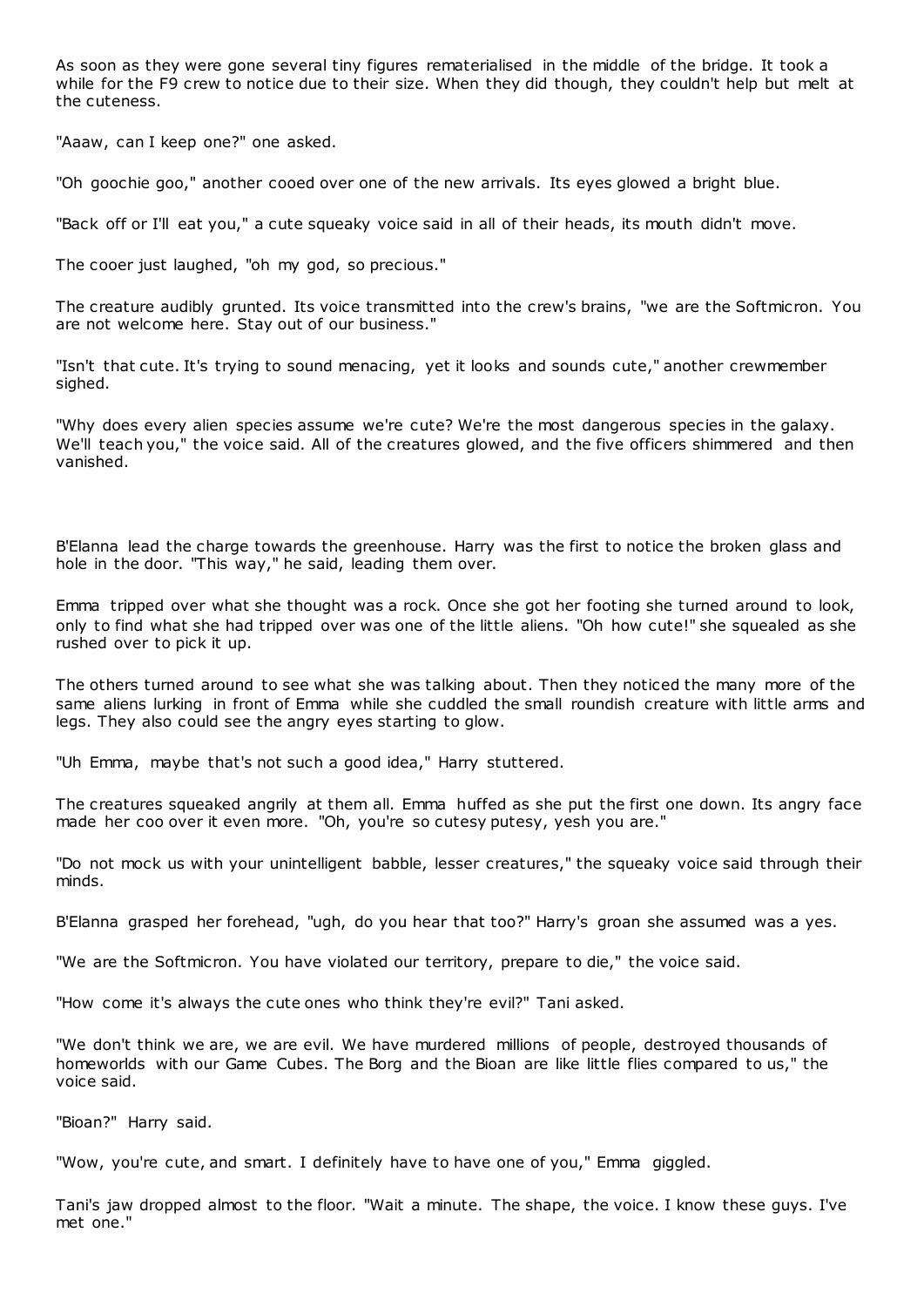"You have?" B'Elanna questioned.

Tani closed her eyes. Her shadow extended only slightly to what looked like a bubble. It separated from her, becoming brighter and taking further shape. Tani opened her eyes just as it was finished its transformation, into one of the aliens. "Ooopsie daisy."

B'Elanna tried to count to ten but only got to one. "You had one of these as one of your holograms, in our computers?"

"I got it from one of those power alters. It was so cute," Tani protested.

One of the creatures walked over to Tani's, which seemed to be half the size of the others. "This is one of our young! You will be destroyed!" the voice said.

The team watched as all of the creatures glowed and grew. The four of them looked up in horror at the scary looking dragon things instead of the cute creatures. They were about 12 foot tall, and they were all sorts of different colours.

"Do you think we should run?" Harry asked.

"No, I want to stare at these cute things longer," B'Elanna replied in a sarcastic manner.

Harry turned to look at her. "You still think they're cute?"

"Of course I bloody don't!" B'Elanna yelled and she ran off. Harry started to follow, but he noticed that Tani hadn't moved. He took a hold of her arm.

"No, we can't leave Togee here!" she cried.

"It's one of those things Tani, I'm sure it'll be fine. But we won't be if we stay here!" Harry yelled as he dragged Tani along with him.

"Guys!" Emma yelled. The other two caught up with her and B'Elanna. "There's our escape route," she said, pointing at one of the frozen waterfalls coming out of the fourth floor window. It was jagged in some places, enough to climb on but it looked slippy and unstable. They all agreed it was better than the dragons, they started to climb.

James wandered into a huge restaurant sized kitchen, only it wasn't a normal one. It looked like it been rigged up to catch rats the size of dogs, with cartoonish style traps everywhere he looked. He turned to leave before he triggered one, only some muffled groans got his attention.

"Craig?" he said.

He got an affirmative one muffled word as a reply. James followed it, carefully stepping over a noose lying on the floor, and ducking under a laser line at head level. The voice came from a cupboard. He checked it, as he expected that was booby trapped too with a bucket sitting on the tip of the door. He reached up to take it away, then pulled open the door.

Whoever was inside ran out of it as if he were trying to batter the door down. He crashed right into James instead and instead ended up back in the cupboard cradling his arm and crying.

"Didn't you hear me? Why did you do that?" James asked. Craig tried to glare at him through his tears, which made him laugh. "Okay you're welcome. Be more careful when you leave, okay."

Craig got up, rubbing his arm protectively. "Why are you bothering with me? I thought you'd be looking for Jess."

"I am," James said, raising his eyebrow. "But I also lost the race."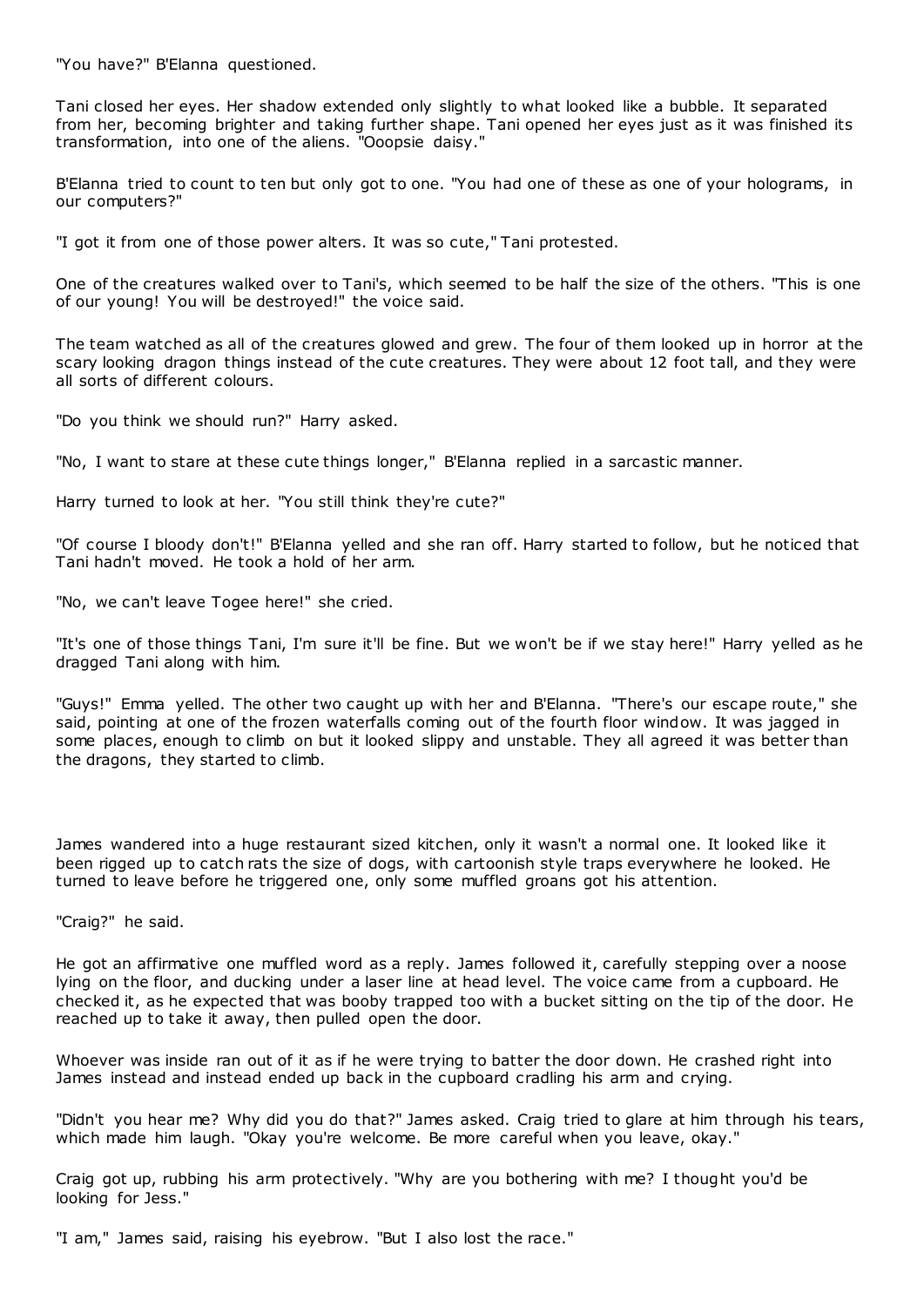"The race?" Craig looked confused. James gestured his eyes at the cupboard, Craig followed his gaze. He looked annoyed afterwards, "you mean she didn't put you in the penalty box?"

"She did," James said casually, heading back the way he came, all while doing the same dodges he did to come in. Craig nervously tried to copy him. Once they were out James sighed a bit in relief. "Just be glad yours didn't have a dragon guard."

"A what?" Craig asked.

James said nothing more on the way, he lead the way back to the room with the staircase. He slipped behind a statue, dragging Craig with him. Then he pointed towards the stairs. Craig peered around. Seeing one of the dragons parked at the stairs made him gasp a little too loudly. James quickly put a hand over his mouth, to Craig it felt like a slap.

The dragon looked across. It began to shuffle over to where they were.

Craig mumbled something. James reluctantly moved his hand away. "You could've warned me. Better," he whispered.

James winced, "yeah, that occurred to me a little late."

They stepped back as it approached. Its speed increased as it noticed them. Its eyes widened as it got a better look at them.

Craig whimpered, closing his eyes, hoping it'd miss him. Instead the dragon screeched fearfully, then stomped off with its tail literally between its legs.

James chuckled very nervously. "Okay. What did you do?"

Craig opened one eye, then the other. "What the... hey, me? You're the one who scares people."

"I guess," James said with a shrug. They hurried up the stairs to the now visible doors.

# **Meanwhile:**

"Yikes, not more!" Tani screeched.

She, Harry and B'Elanna were approached by the previously screeching dragon. It snarled and puffed its chest.

"There's only one, what should we do," Harry said.

"I've got an idea," Tani said. B'Elanna and Harry turned to face her.

"What?" they both said questioningly.

"Run away!" Tani screamed and she did just that. B'Elanna and Harry quickly followed her.

Emma ran in holding what looked like a toy water gun. "Hey guys, I wonder if we can fill this up with something better." She then noticed the dragon, it noticed her. It flew off up into higher floors. "Aaaw," she pouted.

In the sealed bedroom, Talia had returned to her five year old form to watch Tuvok, Lilly and Morgan trying to figure their way out of a maze.

"Why are you doing this?" Jessie asked her. Talia looked back at her in surprise. Jessie faked a motherly smile, "darling."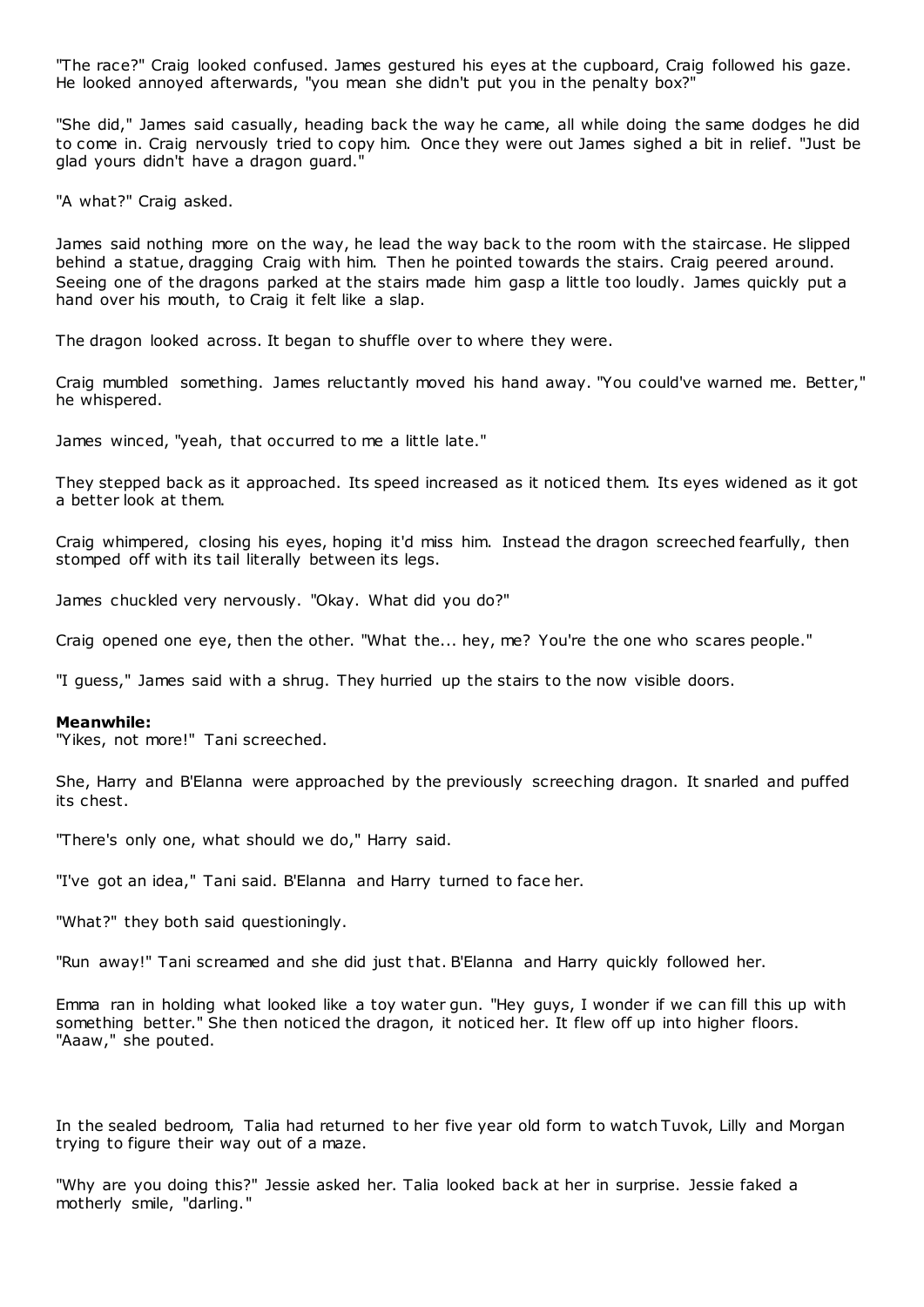"They're having fun," Talia said. She missed Morgan get annoyed and kick a wall down, then another to get to the end. Jessie tried not to smirk. "Whoever wins will get to be my best friend. We can play together forever with you, daddy and brother."

Jessie looked down at little Duncan snuggled up to her in her lap, somehow managing to sleep through the strangeness. "Talia. You must know this isn't real."

"So?" Talia said, her bottom lip trembled. She tried to smile, "don't you like it here too mummy?"

"I'm not..." Jessie started to blurt out. She breathed in deeply. "That's not the point. We're prisoners here. We need to leave."

"No we don't. I'm happy here," Talia said.

Jessie shook her head. "No, no you're not. It won't last. It's fake, everything here is. Duncan and I aren't your brother and mother, you know that." She noticed tears building in the girl's eyes. "Your father, he isn't here. Inti, he's lying to keep you here."

Talia climbed off the bed. "Not true," she said quietly.

Talia and Jessie heard a banging noise coming from the wall. Jessie got off the bed and she headed over to the source. She and Talia heard some commotion coming from the other side of the wall. Then it started shaking. Jessie backed away from it.

Suddenly a hole was blasted through the wall. Once the cloud of dust cleared, whoever was on the other side came through.

"James?" Jessie said through a relieved smile.

James hurried over to her. Talia watched in shock, her lip trembled further when she noticed Craig hovering by the hole. "Are you two okay?" James asked.

Jessie stood up holding Duncan. "Yes, we all should get out of here."

Talia ran to hide behind the screen. "No, I'm not leaving!" She pointed at James, "you two cheated!"

Jessie handed Duncan over to James so she could go over to the girl alone. "It's okay," she said softly, holding her hand out. "We're here to help you and your daddy. That's why we came here."

Talia shook her head and she backed further away from everyone. "No, no!" she cried.

Inti appeared in a flash of light. He immediately turned to Talia. "What's wrong?" he asked.

"Mummy's going to leave with those people," Talia replied. She continued to cry.

Crystal started shooting through the ground in between Jessie and James. The crystal grew to be up to eight foot tall, there was no way out. The noise woke Duncan up, he screamed fearfully and tightly grasped James as he was forced to take a step back.

Inti turned to him and Craig. "Leave this place, or I'll force you out," Inti said forcefully.

"Craig," James said without taking his eyes off the beast. Craig squeaked and shook his head. "Get Duncan, now."

Inti growled at him, but didn't get in the way of him side walking over towards Craig. He handed the terrified baby to him, Craig inhaled through his teeth when the poor boy tugged his hurt arm.

"Go," James said to him.

Into laughed derisively at him. "Do not think you are a match for me."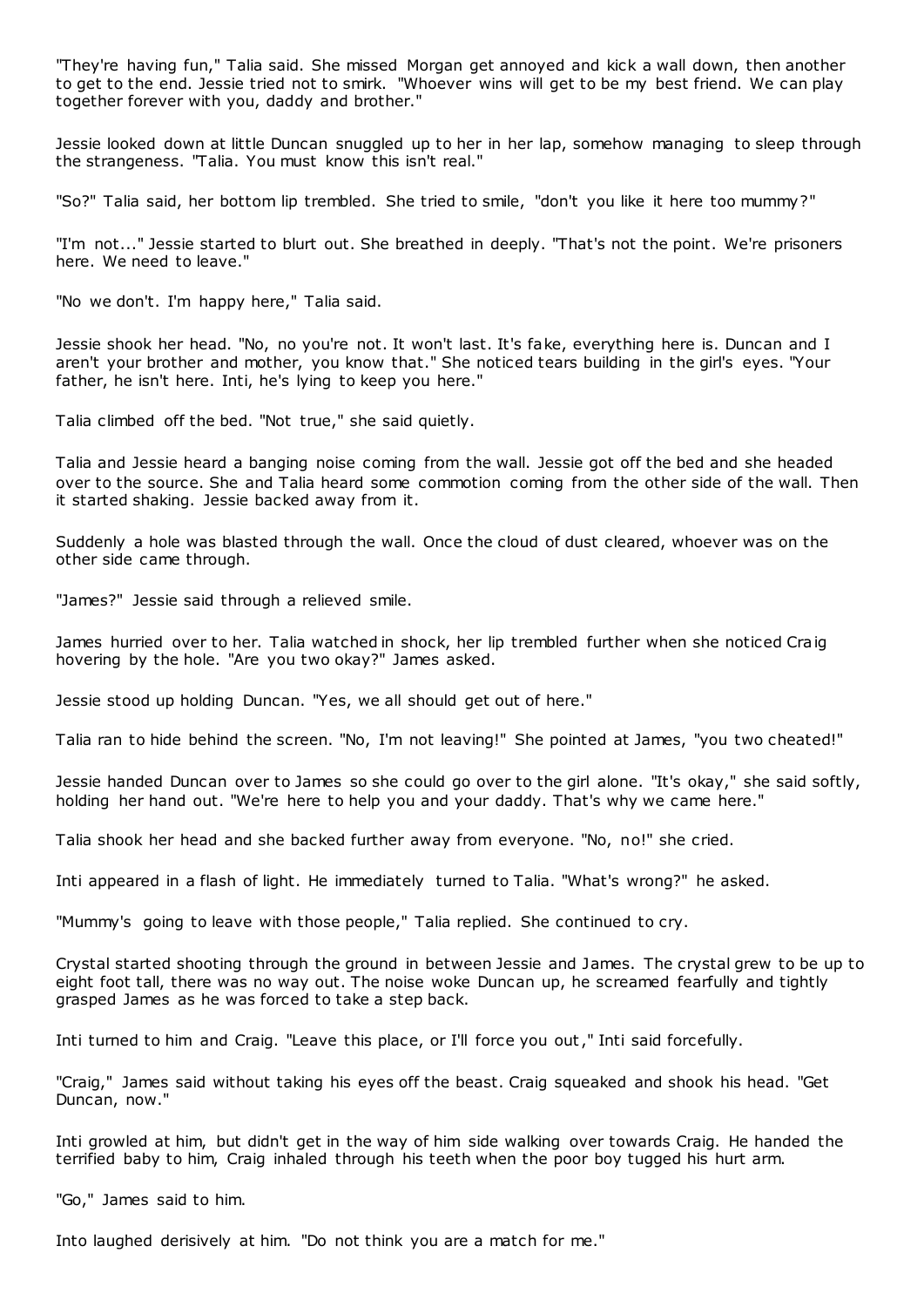"I'm not leaving," James said.

"Hmph, we'll see," Inti sneered. "Talia. Should I remove this bad man from our home?"

Both James and Jessie looked quickly over at Talia, whimpering and shaking. James ground his jaw as he turned back to the beast. "How can you do this to her, you're sick." He lunged for him.

Talia screamed, "no, don't hurt my daddy!" Jessie ran over to scoop her up but it was too late. Inti's eyes glowed and the room suddenly felt so much hotter.

Craig almost ran into Morgan. Thanks to Duncan she heard him coming and got out of the way before he bowled himself over again. "Morgan," he said in relief.

"Craig? How do you..." Morgan started to ask. Something crashed in the distance, so hard it shook the floor.

Tuvok and Lilly caught up to them, Tuvok already scanning to see what had happened. "An explosion up ahead." Craig turned very white. "It's blown down a wall, the fire's spread into the neighbouring room. Three lifesigns."

"Its James, and Jessie. That dog cat thing," Craig stuttered.

Morgan clenched both her fists by her side. "Sounds like a power source to smash to me," she grumbled before stomping off the way Craig came.

He panicked and spun around on the spot a few times, stopping only to silently beg the others.

"Hell no, that's my niece," Lilly grumbled. She ran off after Morgan.

"You are injured. Remain here and guard the child," Tuvok said, doing the same.

Craig whined even when his arm started to go numb.

Inti strode over to James as he struggled to get up from the ground. Flames scorched the room around them. Talia's cries in the next room were starting to get drowned out by the blaze.

"You are a fool to take me on. I am not some lackey of the Game, nor a trick your puny self can't see through," Inti snarled. "I *am* the Game. I do as she wishes it."

"Oh great," James muttered as he managed to get to his knees. "Here comes the exposition speech."

Inti growled. He only had to swipe his paw in front of him to push James back down. "I'm not the monster of this story. You made that little girl cry. You tried to take her and her family away. You should know your place."

Morgan arrived, only to skid to a halt to avoid running into the fire. She saw them both through brief gaps between the flames. She desperately looked around for a way by.

James got up a lot slower, peering through the smoke towards Inti. The beast faded away in between a blink, then again as he tried to focus. He assumed the smoke was thickening, blocking his view. He stood, this time with no interference.

Inti's attention though was directed at Morgan climbing up, getting ready to jump over the flames in her way. "Stop," he barked, freezing her mid jump right above the fire.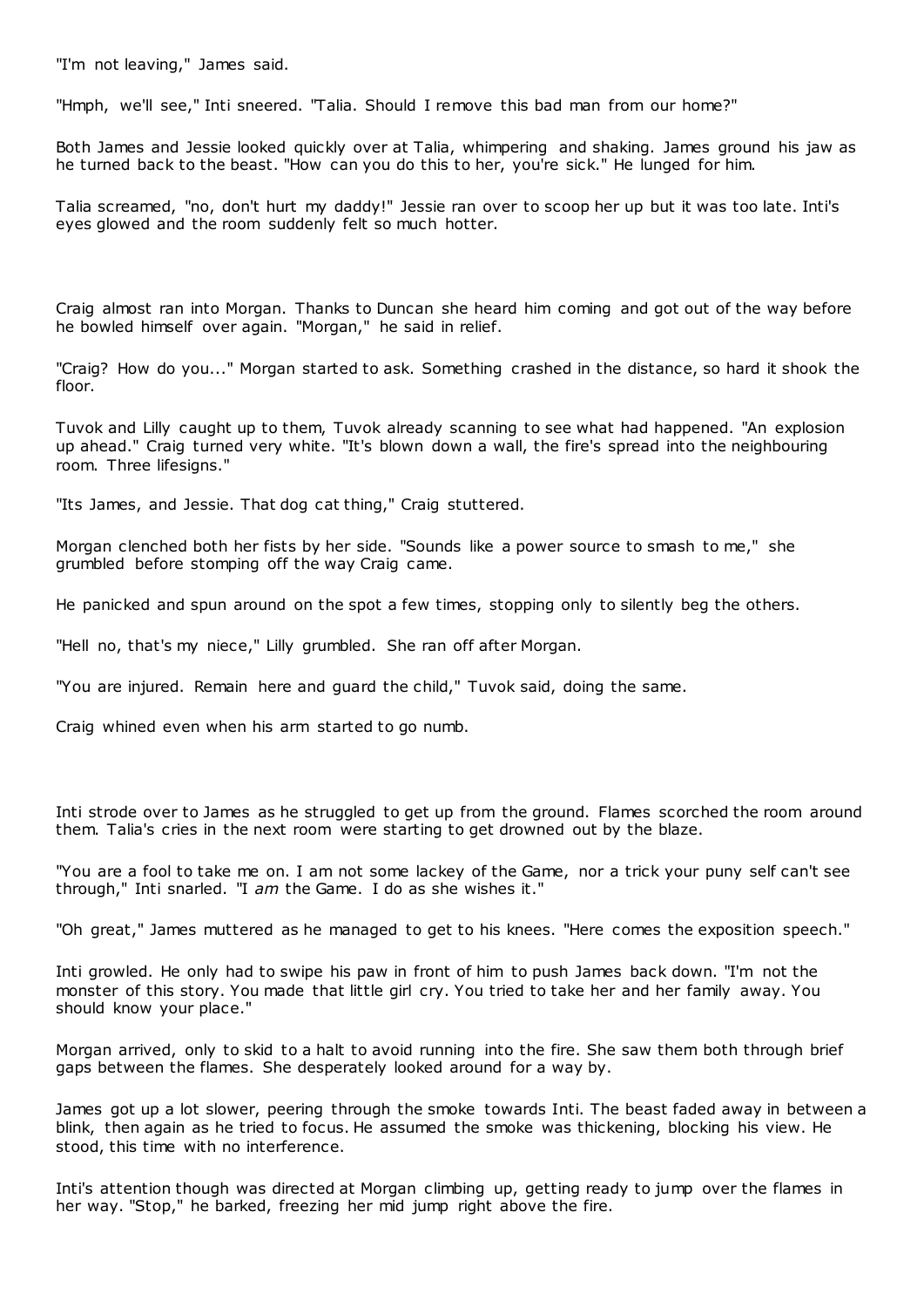James was about to strike when he saw her as well. He hesitated a second, it cost him. The beast swung around to claw at his face.

"Daddy stop!" Talia screamed.

Inti stopped a mere inch from James, he ducked out the way anyway and turned to look around at the hole that was burning.

Jessie squeezed through it, holding Talia. Once they were through she put her down. The tear stricken little girl ran over to stand between the beast and James, sobbing so much she struggled to breathe.

"Daddy please. I don't want to hurt anyone," she eventually managed to say.

Inti flinched, he lowered his paw to the ground. Conflict flickered in his eyes. "If... that is what you wish."

"It is," Talia said.

Inti nodded. Morgan continued her jump as if nothing happened, she landed nearby, wobbled for a second and turned to face him. She saw Talia, putting her off.

"What the..." she stuttered. "You walk fast."

"It's okay," Jessie said. Morgan stared at her, confused and blinking furiously. "Tell him. You can tell him anything. Daddy loves you, right?"

Talia sniffed, nodding. "Daddy. I wish things were normal again. I want my daddy back. Please."

Inti closed his eyes, his mask began to slip and they could see a warm smile starting to leak out. "I do as you wish, my sweet."

The entire room started to tremble fiercely. One glance out of a window and they knew it wasn't just them.

# **Voyager:**

"Captain!" Tom shouted while almost leaping out of his seat.

Kathryn turned to the viewscreen. The purple around the planet was fading, melting away. In a matter of minutes she could see land, oceans, as well as the F9 lurking in lower orbit, rising up from above the clouds.

"What are you waiting for. Beam up our people," Kathryn sighed in relief.

The crewmember at opps got to work quickly.

# **The F9:**

In the stuffy meeting room, Lilly waited anxiously at the head of the table with Talia sitting beside her.

"So you're famwily?" Talia asked quietly.

Lilly closed her eyes and smiled. "Yeah," she replied. "We're cousins."

Talia's eyes teared up. This time though they were the happy kind. When the door opened she squealed in delight and jumped down from the seat.

"Talia!" Ragha cried as she ran up with her arms outstretched. He collapsed to his knees so he could embrace her.

Dave meanwhile walked in behind him with an awkward expression on his face.